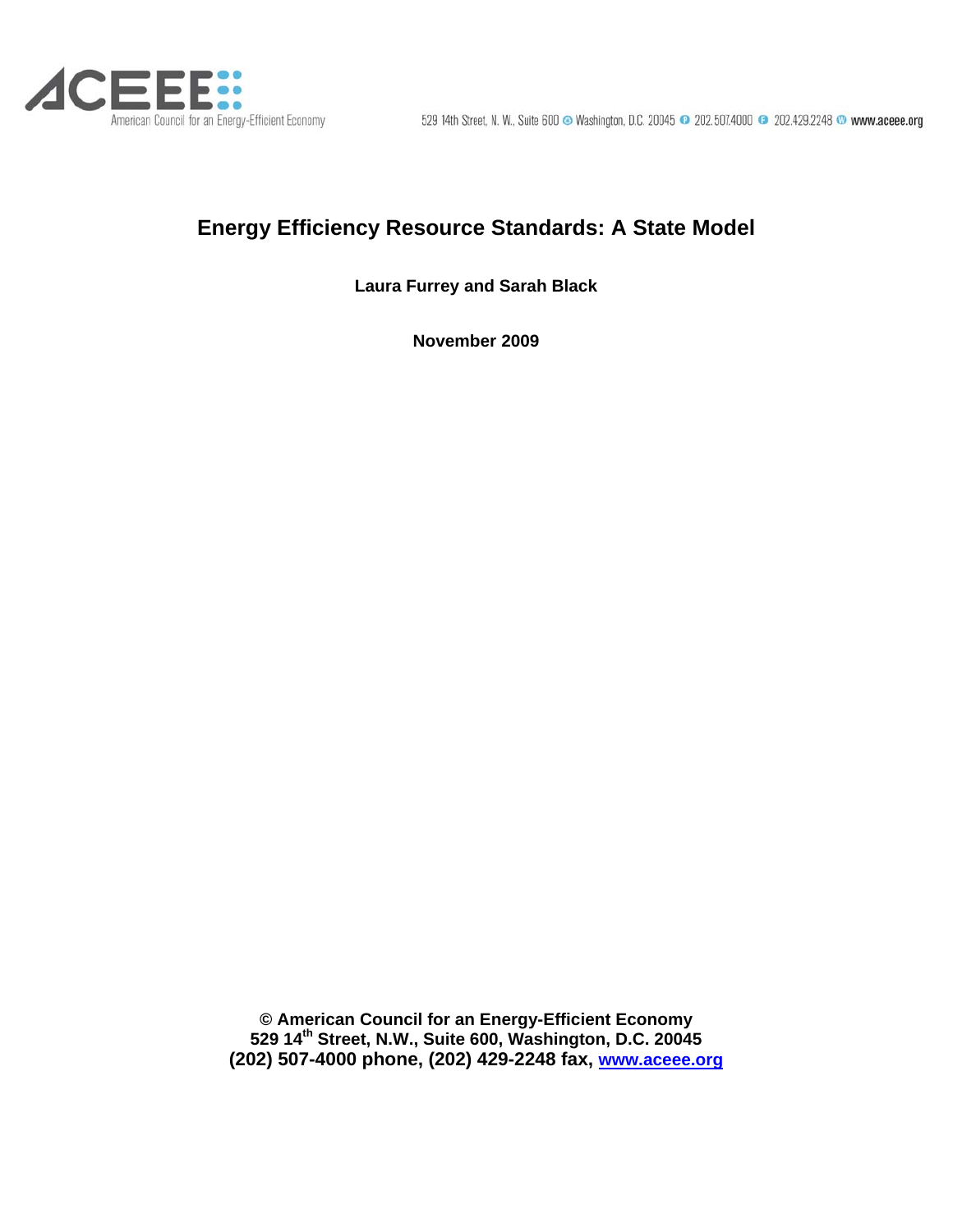# **Contents**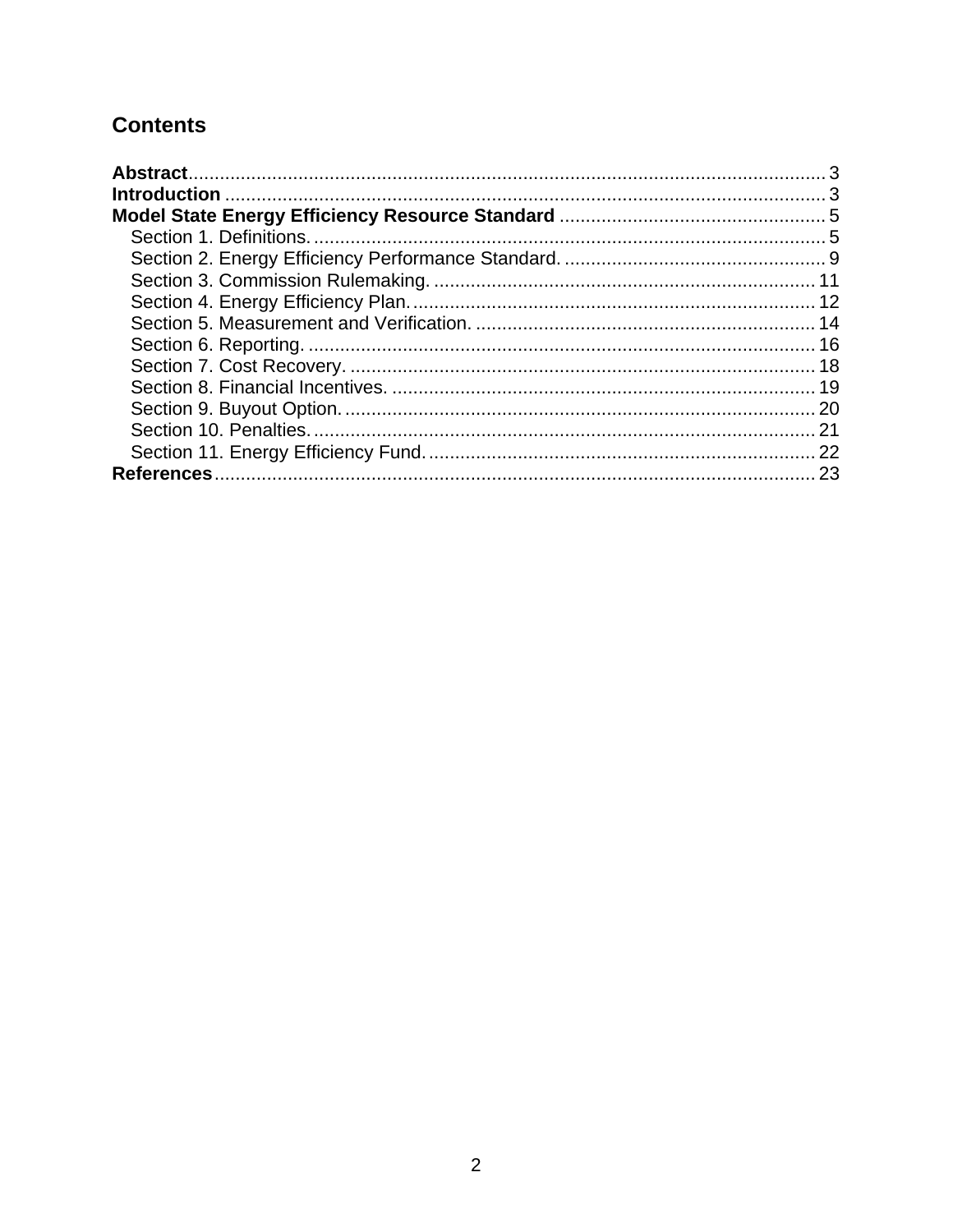## <span id="page-2-0"></span>**Abstract**

This document provides the basic provisions that should be considered for inclusion in a state energy efficiency resource standard. As "model language," this is intended as an educational resource, providing state legislators, regulators, and other stakeholders with a starting point in drafting a state-specific energy efficiency resource standard and as an initial framework from which the negotiations process may progress, taking into consideration the regulatory environment of the individual state. Given that the energy industry is becoming increasingly more dynamic, this document will continue to change and will consistently be a "work in progress," attempting to capture the most recent developments in energy efficiency resource standards.

## **Introduction**

 $\overline{a}$ 

"Energy efficiency" is a means of using less energy to provide the same or greater level of energy services to consumers. Energy efficiency is a clean, cheap and readily available source of energy, one that reduces Americans' energy bills and green house gas emissions while creating sustainable jobs – today. Over the past several decades, states have enacted a number of policies aimed at saving energy, from establishing appliance standards and building codes to utility policies, such as an Energy Efficiency Resource Standard (EERS).

Studies show that large energy efficiency opportunities are available in all states, with gains on the order of 20%-30% achievable by 2025 (ACEEE 2008; Eldridge et al. 2008a; Elliott et al. 2007a; Elliot et al. 2007b; Geller et al. 2007; Laitner and Kushler 2007). These studies recommend a broad suite of energy policies and programs which, if implemented, could lead to cost-effective reductions in projected future use of electricity from conventional sources. These recommendations typically include adoption of an EERS, expanded demand response<sup>[1](#page-2-1)</sup> initiatives, policies supporting combined heat and power (CHP), manufacturing initiatives, state and local government facilities initiatives, more stringent appliance and equipment efficiency standards and building codes, enhanced research, development and deployment strategies, consumer outreach and education, and low-income efficiency programs (Furrey et al. [2](#page-2-2)009). <sup>2</sup>

The EERS represents the core of these policies, providing a foundation upon which the other polices may be layered to achieve the greatest savings. For the purposes of this document, an EERS can be defined as a mechanism established by law that encourages more efficient use of electricity and natural gas by requiring utilities to save a certain amount of energy either on an annual basis, on a cumulative basis, or both. Utilities achieve these savings by implementing energy efficiency programs to help their customers save energy in their homes and businesses. The savings targets, generally expressed as a percentage of energy sales (the baseline) slowly increase over time, achieving greater energy savings in subsequent years.

EERS targets are generally achieved through three types of initiatives which are discussed more fully below:

- End-use efficiency measures at customer facilities.
- Distributed generation efficiency measures at end-user sites such as fuel cells, CHP, and recycled energy technologies, with credit for electricity efficiency savings relative to the regional or national average generation-plant efficiency.
- Transmission and distribution improvements that improve efficiency, such as superconducting transmission technology and high-efficiency transformers (Nadel 2006).

<span id="page-2-1"></span><sup>1</sup> Demand response programs allow the utility to reduce participating customers' energy use during times of peak demand.

<span id="page-2-2"></span> $^2$  Implementing these types of policies and programs could, for example, lead to energy savings of 29% in Florida (Elliott et al. 2007a), 22% in Texas (Elliot et al. 2007b; Laitner, Elliott, and Eldridge 2007), 19% in Virginia (ACEEE 2008), and 29% in Maryland (Eldridge et al. 2008b).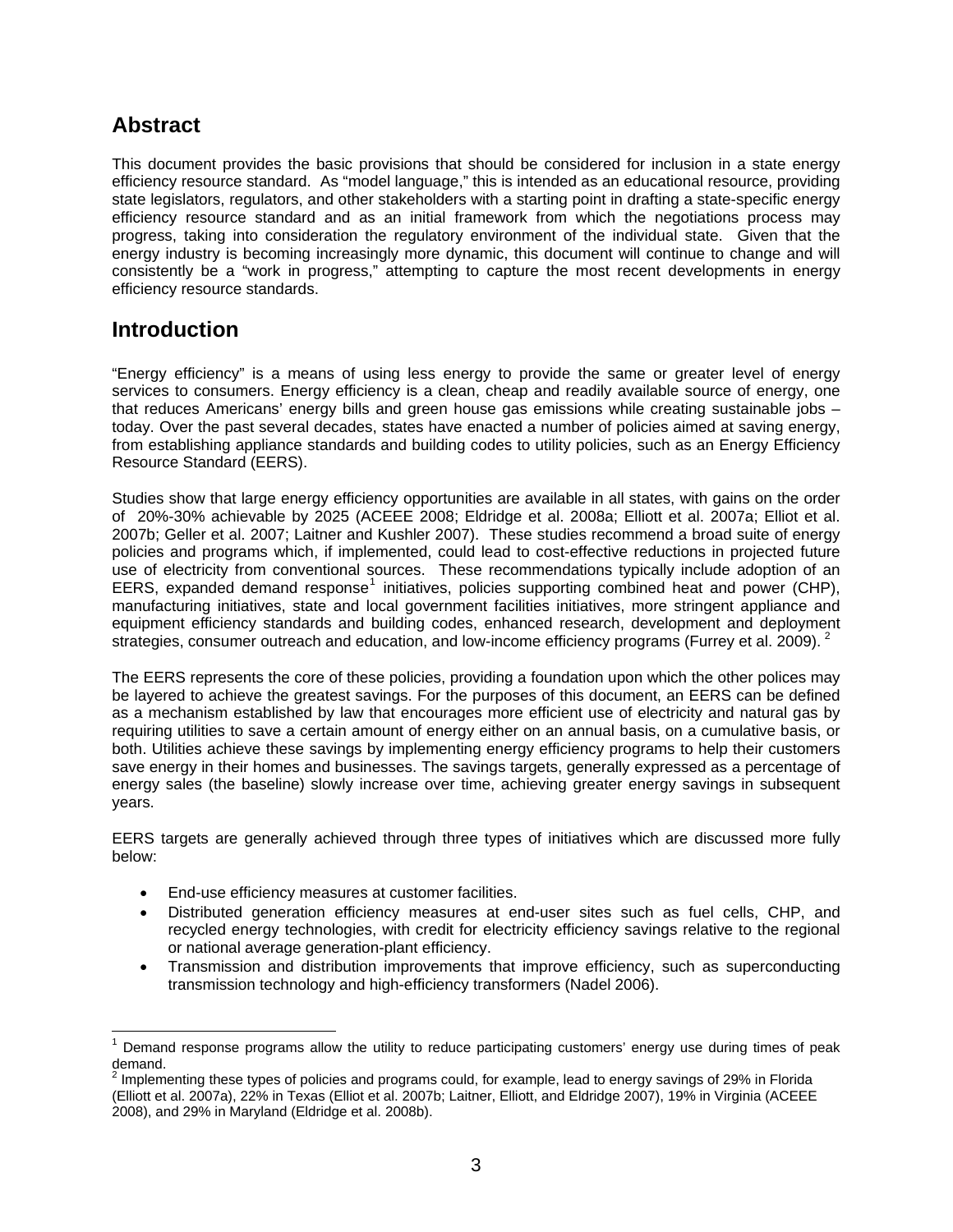Utilities implement and administer energy efficiency programs which help consumers reduce energy use. Programs often provide technical resources and assistance to help customers identify which energy efficiency measures will have the biggest impact, and then provide rebates or incentives to pay a portion of the cost of energy efficiency measures. Commonly, a utility will contract with private companies to provide energy services, such as auditing and installation of energy efficiency equipment and appliances.

Rebates are usually offered for highly energy-efficient equipment such as air conditioners, water heaters, furnaces, and lighting and for home and commercial building retrofits, such as improving insulation to increase energy savings. For example, testing and sealing heating and air conditioning (HVAC) ducts may qualify for a rebate of up to \$400. Many high-efficiency appliances are also eligible for rebates; a high-efficiency furnace might qualify for a rebate of around \$300 while an Energy Star rated dishwasher might be eligible for a \$50 rebate. Rebate programs vary by utility but are generally an effective way of achieving residential energy savings.

Low-interest loans may also be incorporated to help end-users afford high-efficiency equipment and retrofits. Some utilities also provide incentives to distributors and suppliers for stocking high-efficiency products, and negotiate purchase price buy-downs for efficient equipment, such as CFL bulbs, with suppliers and retailers. Other programs promote efficient new buildings (encouraging energy improvements that exceed building code requirements) and industrial process improvements.

Sometimes the efficiency gains from combined heat and power (CHP) systems and other high-efficiency distributed generation systems savings may be used to meet the established savings targets. Savings from CHP systems are credited to the extent energy is saved relative to conventional power generation of power and steam. Distribution system efficiency improvements can also count toward the savings target goal. Possible improvements include improved transformers and voltage controls or new conductors and wires that lower energy losses. Savings from adoption of improved building codes and appliance standards may also be counted toward the targets if the utility played a significant role in achieving the savings (ACEEE 2009).

As of October 2009, twenty states had an EERS in place, as shown on the map below, while several others were actively considering similar policies. States such as Texas, Vermont, California, Connecticut, and Nevada, which have had an EERS in place for several years, have already realized significant energy savings. For more information about individual state programs, visit ACEEE's *State Energy Efficiency Policy Database* at [www.aceee.org/energy/state.](http://www.aceee.org/energy/state/index.htm) In the last year there have been several concerted efforts to establish a federal EERS, which would set a national goal for utility energy savings. In July 2009, the U.S. House of Representatives passed energy legislation which called for between 5-8% energy savings by 2020.



### **State Energy Efficiency Resource Standard Activity (November 2009)**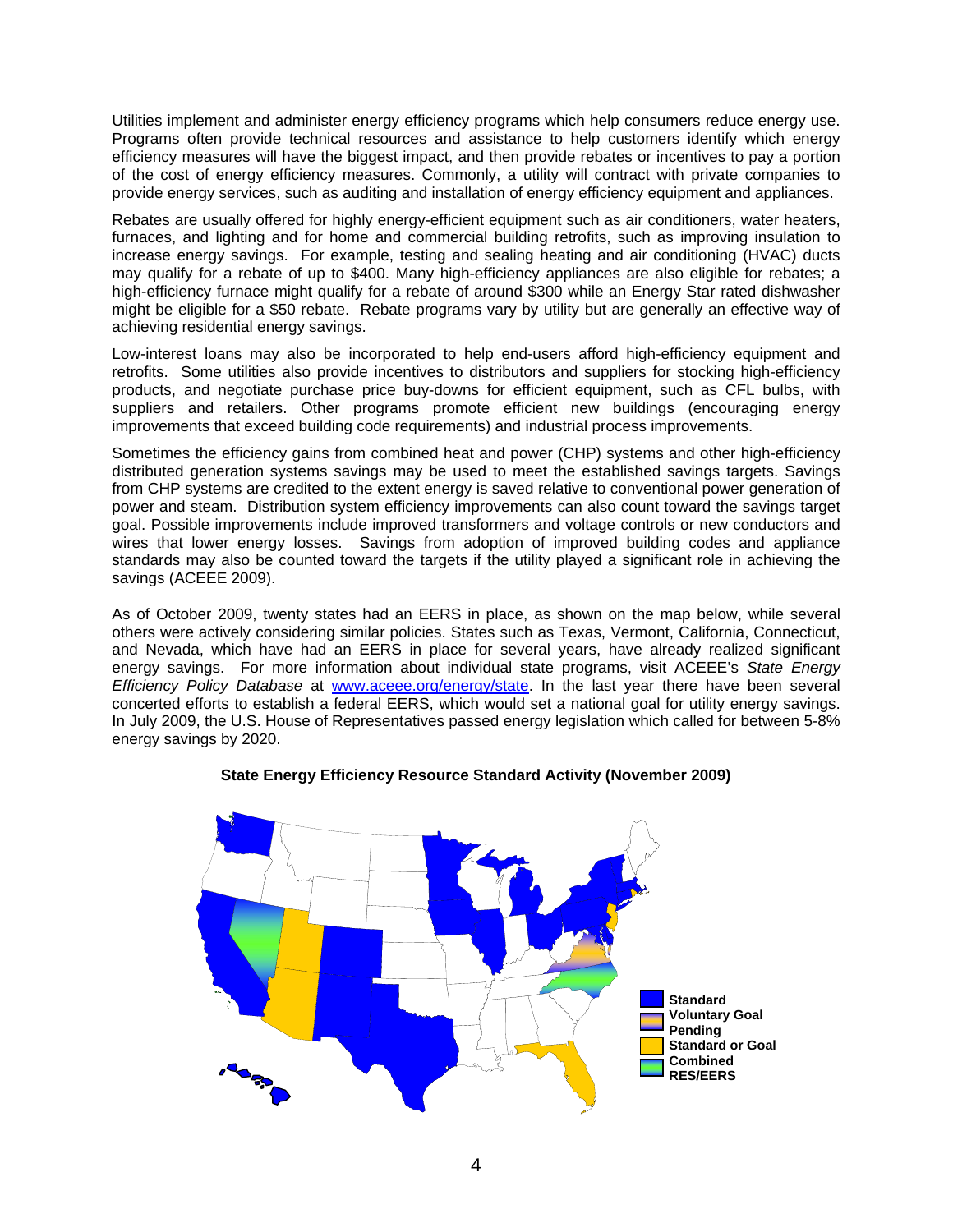## <span id="page-4-0"></span>**Model State Energy Efficiency Resource Standard**

A bill to establish an energy efficiency performance standard; to establish energy efficiency programs in this state for electric and natural gas utilities; to prescribe the powers and duties of the [[*state public utilities commission*]] relating to energy efficiency within the state; and to provide for enforcement.

#### **Section 1. Definitions.**

- (A) As used in this act
	- (1) Combined Heat and Power (CHP) System means a system that
		- (a) uses the same energy source for the simultaneous or sequential generation of electrical power, mechanical power, or both, in combination with the generation of steam or other forms of useful thermal energy (including heating and cooling applications);
		- (b) produces at least 20 percent of its total useful energy in the form of thermal energy, and at least 15 percent of its total useful energy in the form of electrical or mechanical power (or a combination thereof);
		- (c) has a net effective heat rate of no more than 7,500 Btu/kWh, calculated on a higher heating value basis;
		- (d) is designed for continuous operation; and
		- (e) if generating electricity, provides such electricity primarily for use by a facility or group of facilities located near the point where the electricity is generated, and from which net wholesale sales of electricity are not in excess of 50 percent of total annual generation.
	- (2) CHP Savings means the displaced electricity due to the electric and mechanical output of a new or upgraded combined heat and power system, adjusted to reflect any increase in fuel consumption by the that system compared to the fuel that would have been required to produce the useful thermal energy output in a separate thermal-only system, as determined in accordance with such regulations as the Commission may promulgate.
	- (3) Commission means the [[*state public utilities commission*]]
	- (4) Cost-effective means that the program being evaluated meets the total resource cost test (See subparagraph (10)).
	- (5) Energy Efficiency means
		- (a) a decrease in customer consumption of electricity or natural gas achieved through measures or programs that target customer behavior, equipment, devices, or materials without reducing the quality of energy services.
	- (6) Energy Efficiency Plan means an energy efficiency plan under Section 4.
	- (7) Natural Gas Utility means any of the following:
		- (a) an investor-owned business engaged in the sale and distribution of natural gas within this state whose rates are regulated by the Commission.
		- (b) a municipally owned natural gas utility in this state.
		- (c) a cooperative natural gas utility in this state.
	- (8) Peak Demand Reduction Programs means any of the following:
		- (a) Programs designed to reduce peak demand through load curtailment or direct load control
		- (b) Programs designed to shift load from on-peak to off-peak periods, including demand response programs
		- (c) Energy efficiency programs specifically designed to achieve savings during peak time periods
	- (9) Retail Electric Distribution Utility means any of the following:
		- (a) any person or entity that is regulated by the Commission for purposes of selling electricity to retail customers in this state.
		- (b) a municipally-owned electric utility in this state.
		- (c) a cooperative electric utility in this state.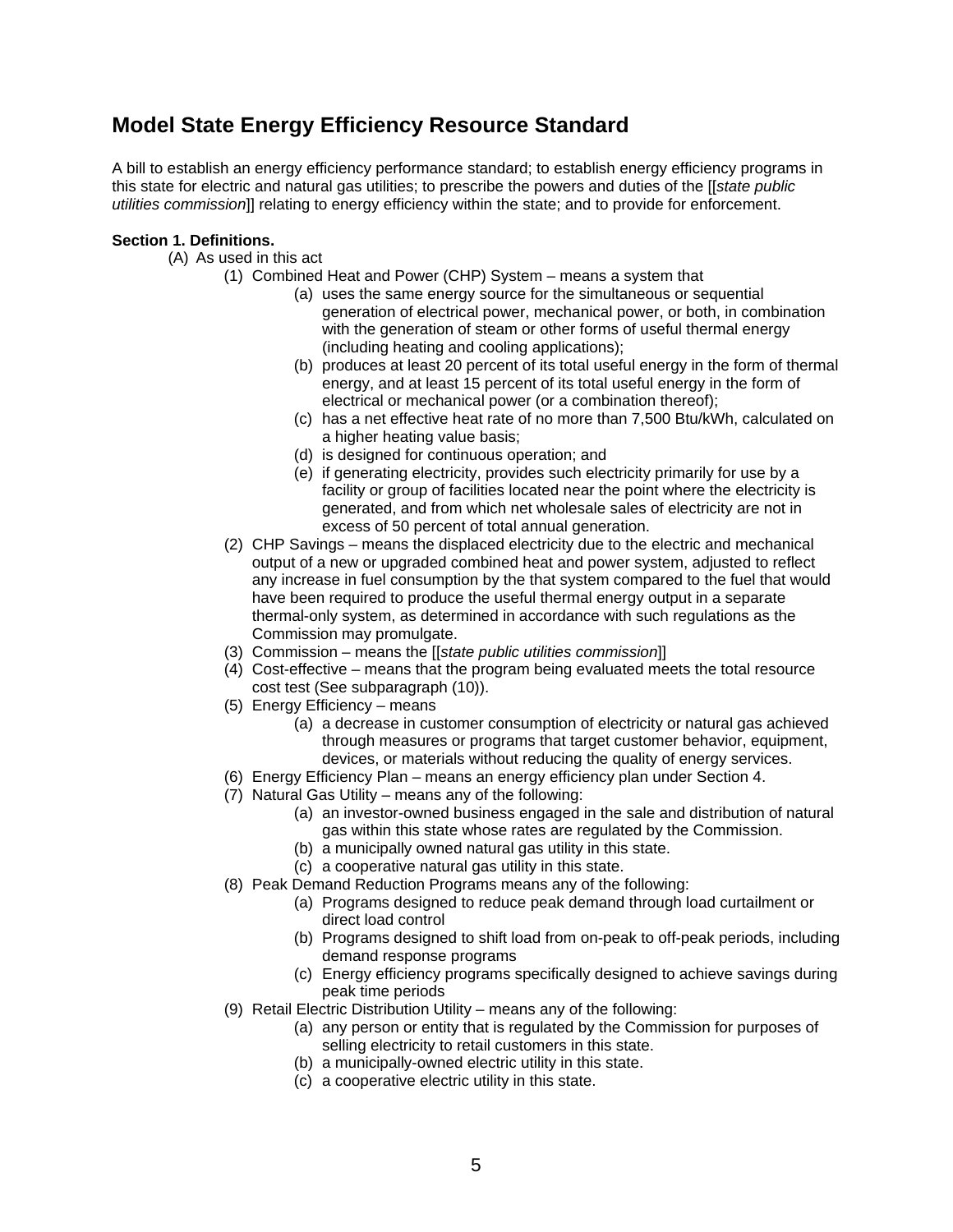- (10)Total Resource Cost test (TRC) means a standard that is met for an investment in energy efficiency if, on a net present value basis, the total avoided supply-side costs, including representative values for electricity or natural gas supply, transmission, distribution, and other associated costs, are greater than the total costs of administering and delivering the energy efficiency program, including installation costs, incremental measure costs, net costs for any utility or administrator incentives paid by customers, and utility capitalized costs recovered under Sections 7 and 8.
	- (a) Any calculation of cost-effectiveness shall include as an avoided supplyside cost a reasonable estimate of future carbon emission costs avoided as a result of the energy efficiency investment.
- (11) Verified Electricity or Natural Gas Savings means electricity savings or natural gas savings that meet the requirements of Section 5.

Most definitions recommended above for inclusion in an EERS are self-explanatory. Moreover, many are often already included in other sections of state statutes or administrative code related to public utility regulation. For those that may not be self-explanatory, the explanations are provided below to clarify the intent behind including such terms.

#### "Combined Heat and Power (CHP) System"

CHP systems are an integral part of state EERS programs, representing a significant source of energy savings as well as ancillary benefits, including avoidance of transmission and distribution losses, prevention of electric grid overload and reductions in greenhouse gas emissions. Treatment of CHP systems within the EERS framework can be complex; CHP systems are designed to be site-specific and can differ in design, fuel use and basic technology depending on their application, rendering it necessary for EERS legislative language to recognize that not all CHP is created equal. Additionally, not all CHP and distributed generation should be included within an EERS. An EERS should encourage those systems that are measurably more efficient than the centralized electricity generation serving an area. This should be determined by considering the average heat rate of electricity production in a given state or region, compared to the average heat rate of the applicable electricity production of the CHP or distributed generation system.

In some cases, states have looked to set a minimum efficiency for CHP systems—e.g. 60%—and count the electric output of the system as the creditable amount for the purposes of an EERS. While this approach is easier to administer, it fails to account for the variability in CHP systems and the great differences in efficiency between systems. It also fails to compare the efficiency of the system to the efficiency of the centrally generated electricity. For these reasons, the above definition is encouraged, to ensure that the credited efficiency is truly an improvement in efficiency compared to the centrally generated electricity (Chittum et al. 2009).

#### "Cost-effective"

Generally, energy efficiency cost-effectiveness test results compare the net present value of the sum of benefits to the net present value of the sum of the costs from different perspectives. A benefit-cost ratio greater than one means the program has positive net benefits. A benefit-cost ratio of less than one means that the costs exceed the benefits.

Traditionally, five tests have been used to evaluate the cost-effectiveness of energy efficiency: the participant cost test (PCT), the utility/program administrator cost test (PACT), the ratepayer impact measure test (RIM), the total resource cost test (TRC), and the societal cost test (SCT) (EPA 2008). Each of these tests is defined below. The key questions asked and the benefits and costs compared for each of the tests is detailed in the Table 1, below.

**Total Resource Cost test (TRC)**: A test that includes both the participants' and the utility's costs. The benefits for the TRC are avoided energy supply costs. Avoided credit and collection costs should also be included, as they are system costs. The costs in this test are the program costs (including equipment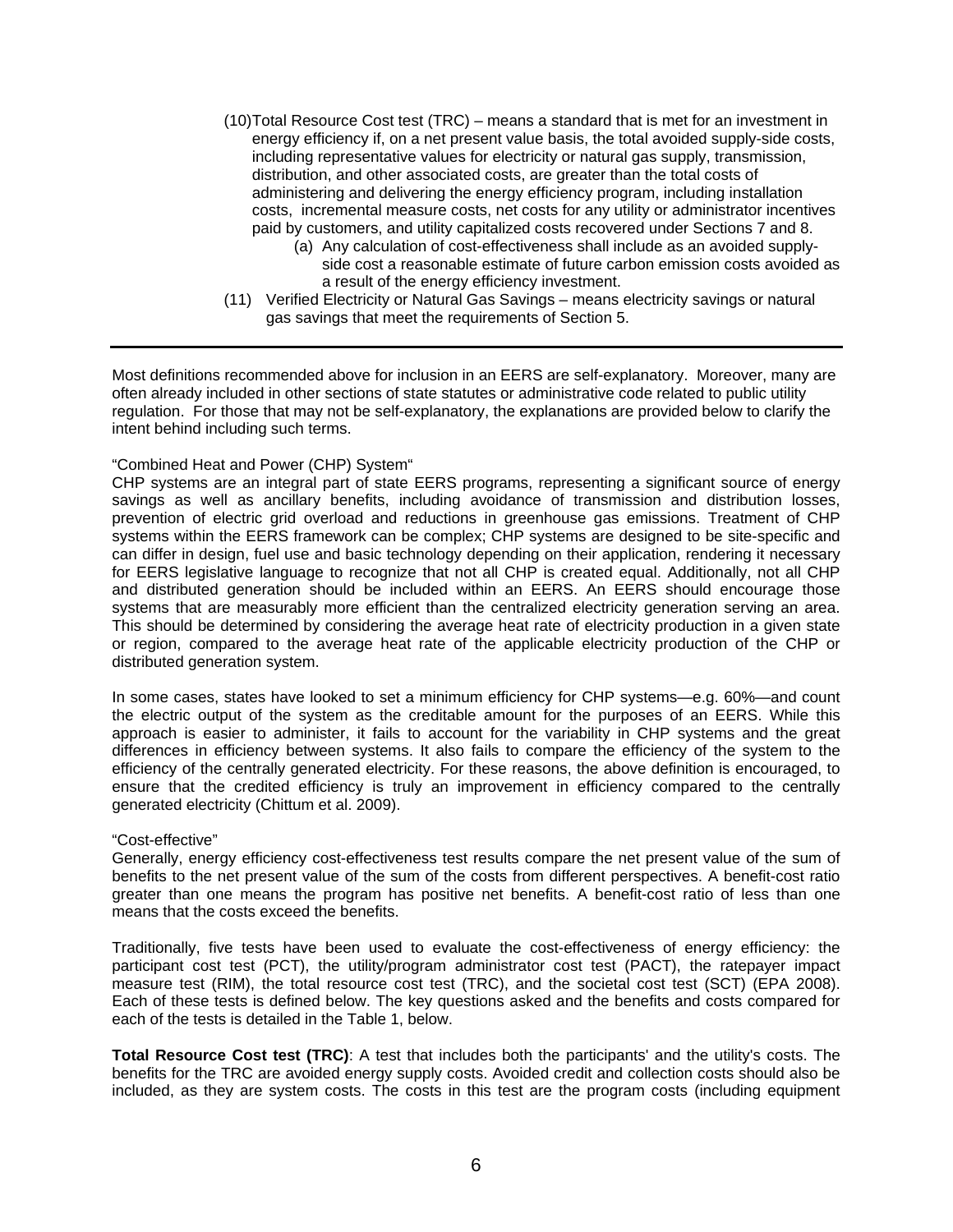costs) paid by the utility and the participants, plus the increase in supply costs for any period in which load has been increased. Sometimes includes externalities (DHHS).

**Externalities** - The consequences or impacts of resource decisions that are not directly accounted for in the price paid for the resource (DHHS).

**Societal Cost test (SCT)**: The benefit-cost test that evaluates programs from a broad societal perspective. It is identical to the Total Resource Cost test except that the benefits include beneficial externalities and the costs can include negative externalities. Benefits can include avoiding environmental or social externalities (e.g., reduced pollutant emissions) and "non-price" benefits enjoyed by participants (improved comfort, aesthetic qualities, etc.) (DHHS).

**Utility Cost or Program Administrators Cost test (PACT)**: A benefit-cost test that measures the net costs of a program based on the costs incurred by the utility (including incentive costs) and excluding any net costs incurred by the participant. The benefits for the Utility Cost test are the avoided supply costs of energy and demand. Avoided credit and collection costs should also be included, as they are system costs. The costs for the Utility Cost test are the program costs incurred by the utility, the incentives paid to the customer, and any increased supply costs (DHHS).

**Participants' Cost Test (PCT)**: A test which evaluates DSM programs from the perspective of the program's participants. The benefits include reductions in utility bills, incentives paid by the utility and any state, federal or local tax benefits received. The costs include all out-of-pocket expenses incurred as a result of participating in a program (DHHS).

**Rate Impact Measure Test (RIM)**: A test which measures what happens to customer bills or rates due to changes in utility revenues and operating costs caused by a DSM program. The benefits for the RIM are the savings from avoided supply or other system costs. The costs for the RIM are the program costs incurred by the utility, the incentives paid to the participants, decreased revenues for any period when load has been decreased and increased supply costs for any period when load has been increased (DHHS).

| <b>Test</b>                                          | Acronym     | <b>Key Question Answered</b>                                                    | <b>Summary Approach</b>                                                                                        |
|------------------------------------------------------|-------------|---------------------------------------------------------------------------------|----------------------------------------------------------------------------------------------------------------|
| Participant<br><b>Cost Test</b>                      | <b>PCT</b>  | Will the participants benefit<br>over the measure life?                         | Comparison of costs and benefits of the<br>customer installing the measure.                                    |
| Utility/Program<br>Administrator<br><b>Cost Test</b> | <b>PACT</b> | Will utility bills increase?                                                    | Comparison of utility or program<br>administrator costs to supply-side<br>resource costs.                      |
| Ratepayer<br>Impact<br>measure Test                  | <b>RIM</b>  | Will utility rates increase?                                                    | Comparison of administrator costs and<br>utility bill reductions to supply-side<br>resource costs.             |
| Total<br>Resource<br><b>Cost Test</b>                | <b>TRC</b>  | Will the total costs of<br>energy in the utility service<br>territory decrease? | Comparison of program administrator<br>and customer costs to utility resource<br>savings.                      |
| Societal Cost<br>Test<br>--                          | SCT         | Is the utility, state, or nation<br>better off as a whole?                      | Comparison of society's costs of energy<br>efficiency to resource savings and non-<br>cash costs and benefits. |

**Table 1: The Five Principal Cost-Effectiveness Tests Used in Energy Efficiency** 

Source: EPA 2008.

The most common primary measurement of energy efficiency cost-effectiveness is the TRC, followed by the SCT. A positive TRC result indicates that the program will produce a net reduction in energy costs in the utility service territory over the lifetime of the program. The TRC and SCT cost tests help to answer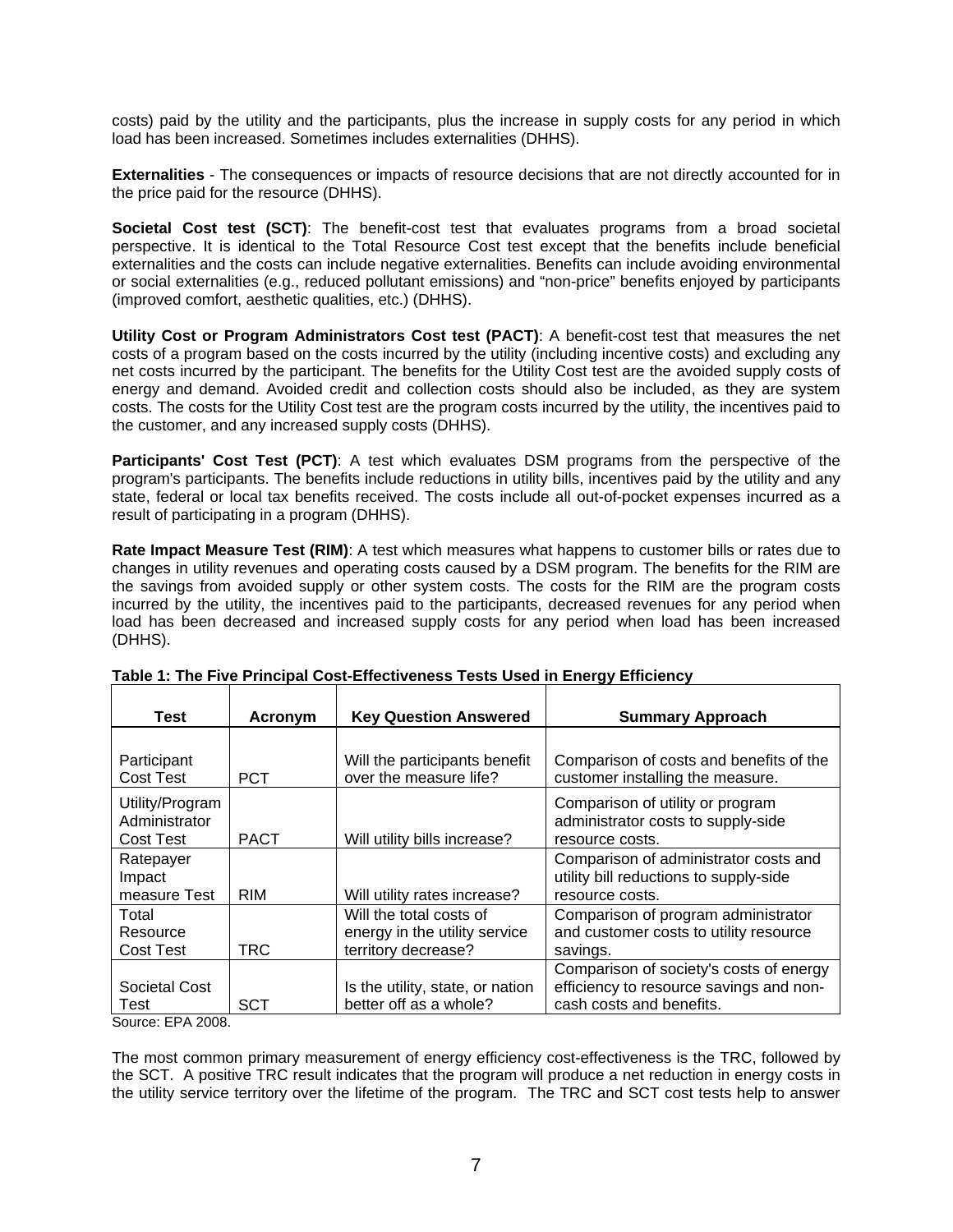whether energy efficiency is cost-effective overall. The distributional tests (PCT, PACT, and RIM) are then used as secondary measurements. The PCT, PACT, and RIM help to answer whether the selection of measures and design of the program is balanced from participant, utility, and non-participant perspectives, respectively (EPA 2008).

It is important to note that there is no single best test for evaluating the cost-effectiveness of energy efficiency. Overall, multiple tests provide a comprehensive approach to evaluating cost-effectiveness of energy efficiency. However, jurisdictions seeking to increase efficiency implementation may choose to emphasize the PACT, which compares energy efficiency as a utility investment on a level equal to other resources. Historically, reliance on the RIM test has limited energy efficiency investment because it is the most restrictive of the five cost-effectiveness tests (EPA 2008).

More detailed information on cost-effectiveness tests and their implementation is available from the U.S. EPA in *Understanding Cost-Effectiveness of Energy Efficiency Programs: Best Practices, Technical Methods, and Emerging Issues for Policy-Makers*. A Resource of the National Action Plan for Energy Efficiency. Available at <http://www.epa.gov/cleanenergy/documents/cost-effectiveness.pdf>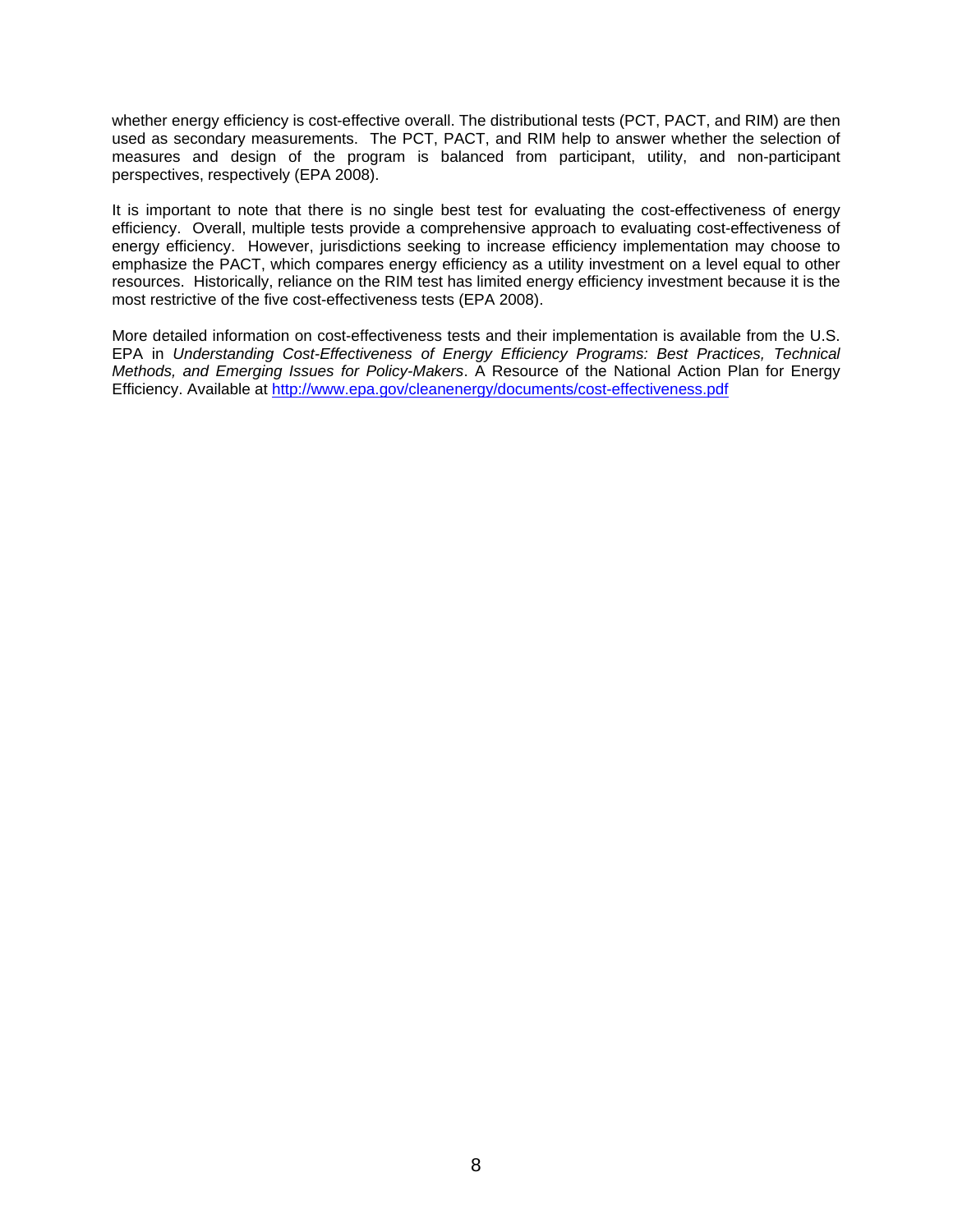#### <span id="page-8-0"></span>**Section 2. Energy Efficiency Performance Standard.**

- (A) Performance Standard
	- (1) For each of calendar years 2011 through 2020, retail electric and natural gas distribution utilities shall implement energy efficiency programs that achieve electric and natural gas energy savings equivalent to the following applicable percentages:

| Year | Electricity    | Electricity      | Natural Gas | <b>Natural Gas</b> |
|------|----------------|------------------|-------------|--------------------|
|      | Incremental    | Cumulative       | Incremental | Cumulative         |
|      | Savings Target | Savings Target % | Savings     | Savings            |
|      | %              |                  | Target %    | Target %           |
| 2011 | 0.25           | 0.25             | 0.25        | 0.25               |
| 2012 | 0.5            | 0.75             | 0.25        | 0.5                |
| 2013 | 0.75           | 1.5              | 0.5         | 1.0                |
| 2014 | 1.0            | 2.5              | 0.5         | 1.5                |
| 2015 | 1.0            | 3.5              | 0.75        | 2.25               |
| 2016 | 1.25           | 4.75             | 0.75        | 3.0                |
| 2017 | 1.25           | 6.0              | 1.0         | 4.0                |
| 2018 | 1.5            | 7.5              | 1.0         | 5.0                |
| 2019 | 1.5            | 9.0              | 1.0         | 6.0                |
| 2020 | 1.5            | 10.5             | 1.0         | 7.0                |
| 2021 | 1.75           | 12.25            | 1.0         | 8.0                |
| 2022 | 1.75           | 14.0             | 1.0         | 9.0                |
| 2023 | 2.0            | 16.0             | 1.0         | 10.0               |
| 2024 | 2.0            | 18.0             | 1.0         | 11.0               |
| 2025 | 2.0            | 20.00            | 1.0         | 12.0               |

- (2) If a utility's incremental energy savings in any year exceed the applicable performance standard established in this section, those extra savings may be carried forward and credited to the next year's standard, subject to the following provisions:
	- a) that the amount of those savings carried forward shall not exceed 1/3 of the next year's standard.
	- b) that any such savings carried forward shall not be used toward claiming any utility incentive under Sections 7 or 8.
	- c) however any such savings carried forward may be applied in the consideration of any penalties under Section 10.
- (3) Beginning in 2011, a retail electric distribution utility shall implement additional or expanded peak demand reduction programs that achieve incremental peak demand savings, beyond any peak demand reduction programs existing at the time of this legislation, equivalent to at least seventy-five hundredths of one percent (0.75%) of the baseline for peak demand savings. In 2020, the Commission shall make recommendations to the general assembly regarding future peak demand reduction targets.
- (B) A utility may promote new combined heat and power (CHP) installations as part of their programs to achieve the savings targets outlined in this section, provided that both of the following apply:
	- (1) New CHP installations put into operation after the effective date of this legislation can qualify;
	- (2) Savings from upgrades to existing CHP systems can qualify, counting only those savings above what was achieved with the prior system and that save energy relative to the supply-side alternative; and
	- (3) Total claimed savings from such CHP installations can account for no more than twenty percent of the utility's annual savings requirements
- (C) For the purposes of subsections  $(A)(1)$ ,  $(2)$ ,  $(3)$  and  $(4)$  of this section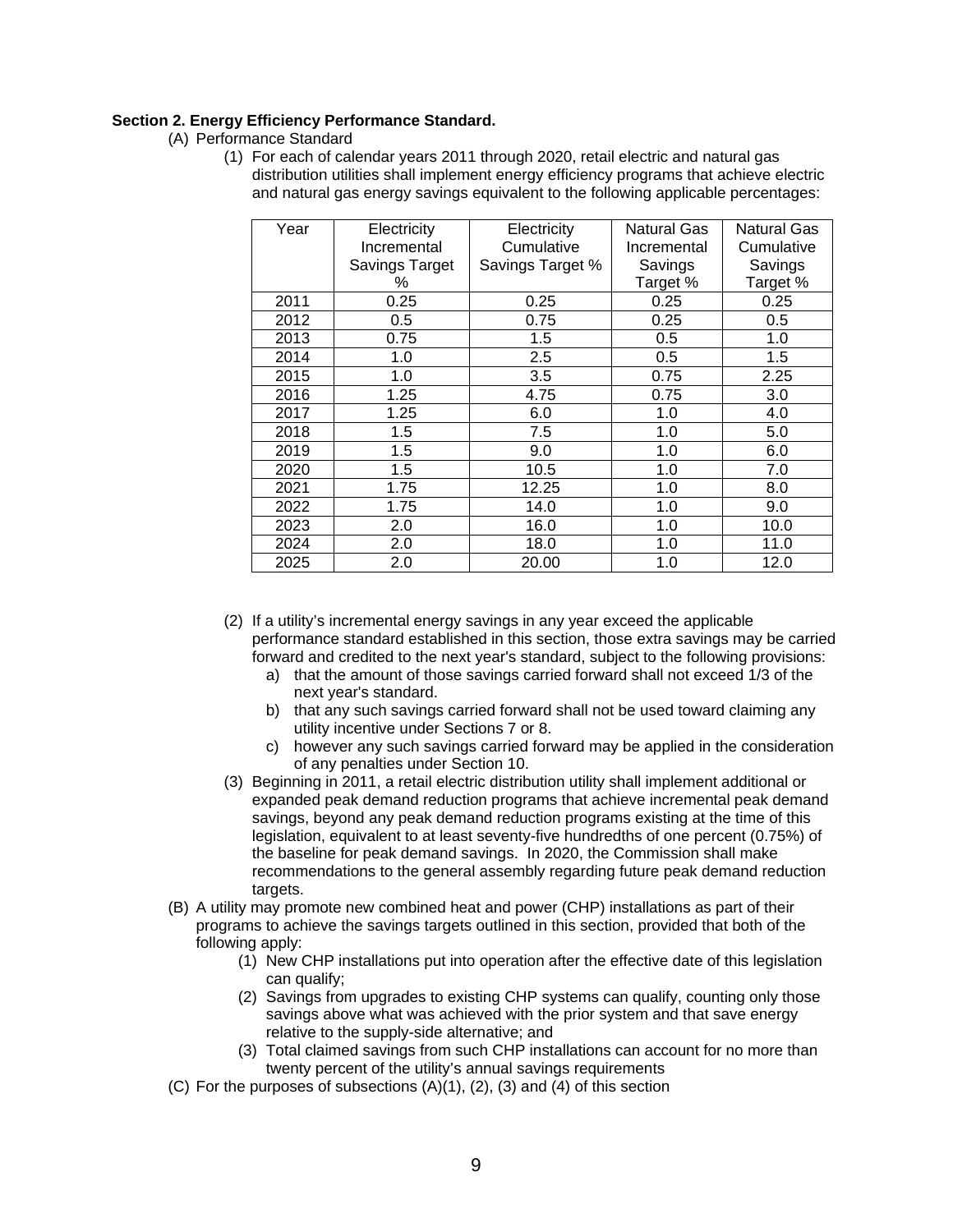- (1) The baseline for energy savings under subsections (A)(1) and (3) of this section shall be the average of the total kilowatt-hours the retail electric distribution utility delivered in the preceding two calendar years to customers in this state.
- (2) The baseline for energy savings under subsections (A)(2) and (3) of this section shall be the average of the total cubic feet of natural gas delivered by the natural gas utility in the preceding two calendar years to customers in this state.
- (3) The baseline for peak demand reduction under subsection (A)(4) of this section shall be the average of the annual peak demand of the retail electric distribution utility in the preceding two calendar years.

The savings targets proposed in this section build on various studies that demonstrate significant available cost-effective savings at the state level and on actual savings targets being achieved in states with experience implementing an EERS as discussed in the introduction.

Annual savings targets are provided to demonstrate the level of savings that must be achieved each year. It is useful to set annual savings targets so that utilities have short-term goals and so that progress can be monitored on an annual basis. Cumulative targets are also provided to demonstrate the overall, longterm level of savings achievable with an EERS. As experience is gained, reaching the higher savings targets can be realized as utilities eliminate programs that are not performing as anticipated and build upon initial programs that are successfully achieving savings by expanding into additional sectors. Most utilities will be able to accrue extra savings in the early years, reducing the new savings needed in the later years.

The model EERS uses the average energy sales in the preceding two years as a baseline because the prior years' sales are known with certainty at the beginning of the target year. Moreover, using the average of two years also works to smooth out yearly variations in sales due to population changes, economic variations, significant weather events, and other causes of fluctuations in energy use.

Although an energy efficiency potential study is not necessary, it may be helpful as a starting point for setting energy efficiency targets. In states that haven't established energy efficiency programs, there is a lot of room for improvement and so the level of achievable efficiency may be fairly high. A potential study conducted by individual utilities, the Commission, or an independent third-party, may help establish reasonable and achievable annual savings targets.

While CHP savings may contribute to the savings required to meet the performance standard in Section 2, the intent of an EERS is to encourage utility-run energy efficiency programs for all of a utility's customer classes. It is therefore necessary to place a limit on the amount of CHP that is eligible to count as energy savings under the standard to prevent a utility from focusing on one source of energy savings, especially in service territories that have substantial potential for CHP applications. Given that CHP can be a significant benefit to the community, especially when used in the manufacturing and institutional settings, in those areas with greater-than-average potential for CHP savings the Commission should consider increasing the percentage of savings allowed from CHP systems.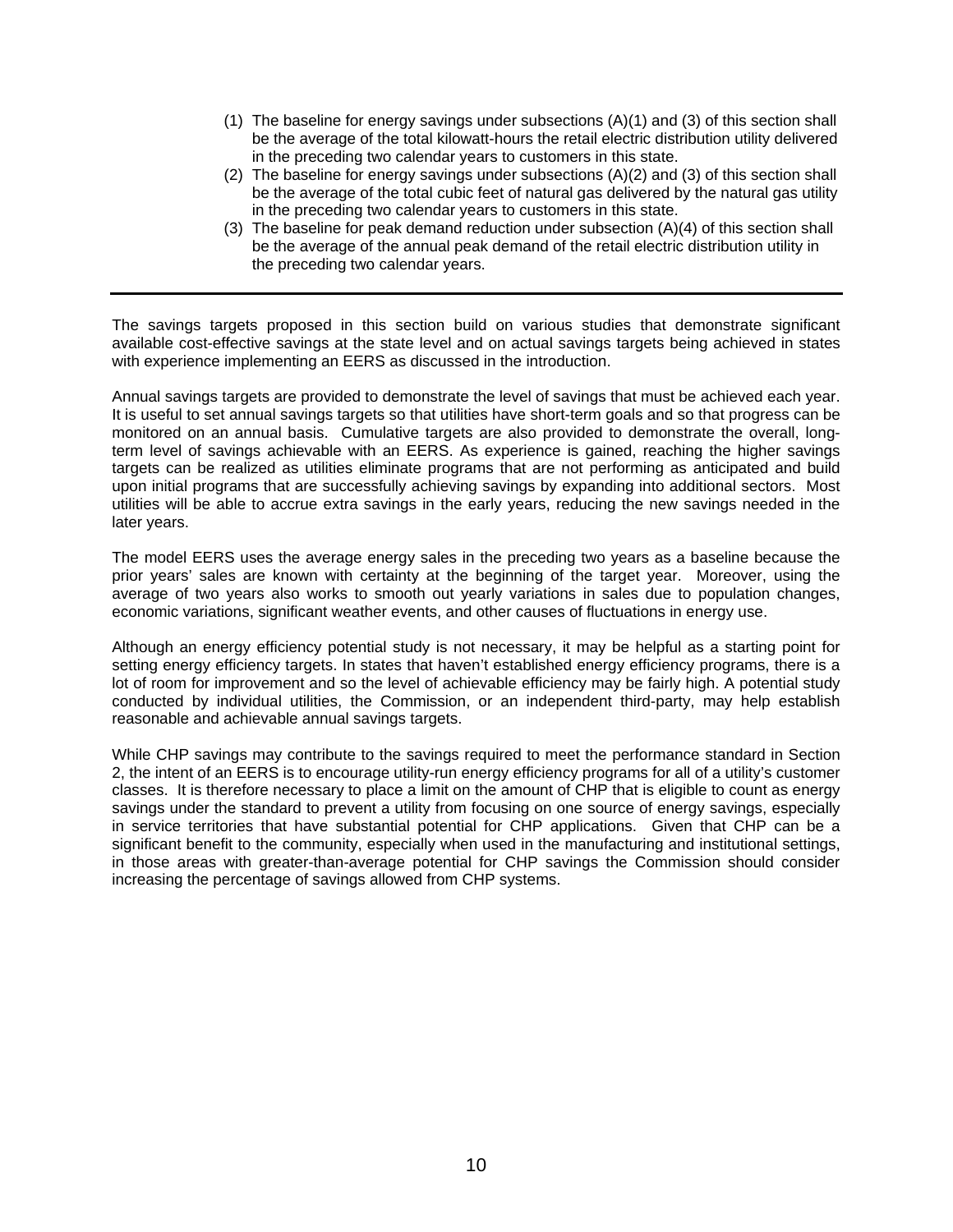#### <span id="page-10-0"></span>**Section 3. Commission Rulemaking.**

(A) Within 90 days after the effective date of this act, the Commission shall promulgate rules specifying the procedure for a retail electric distribution utility or a natural gas utility to develop and submit an energy efficiency plan as described in Section 4 to meet the energy efficiency performance standard set forth in Section 2.

An EERS will generally be administered by the state utility Commission, as the Commission generally has jurisdiction over all investor-owned utilities in its state, and in some states (albeit a minority of states) it also has jurisdiction over public utilities such as municipal power systems and rural cooperatives. The Commission generally has most of the information it needs to administer an EERS program, such as annual electricity sales and utility efficiency program energy savings. The Commission should conduct a rulemaking to work out the details of administering a program (Nadel 2006). The rules would then provide clear guidance so that utilities know exactly what information the Commission needs in an energy efficiency plan in order to make decisions regarding which programs should or should not be administered.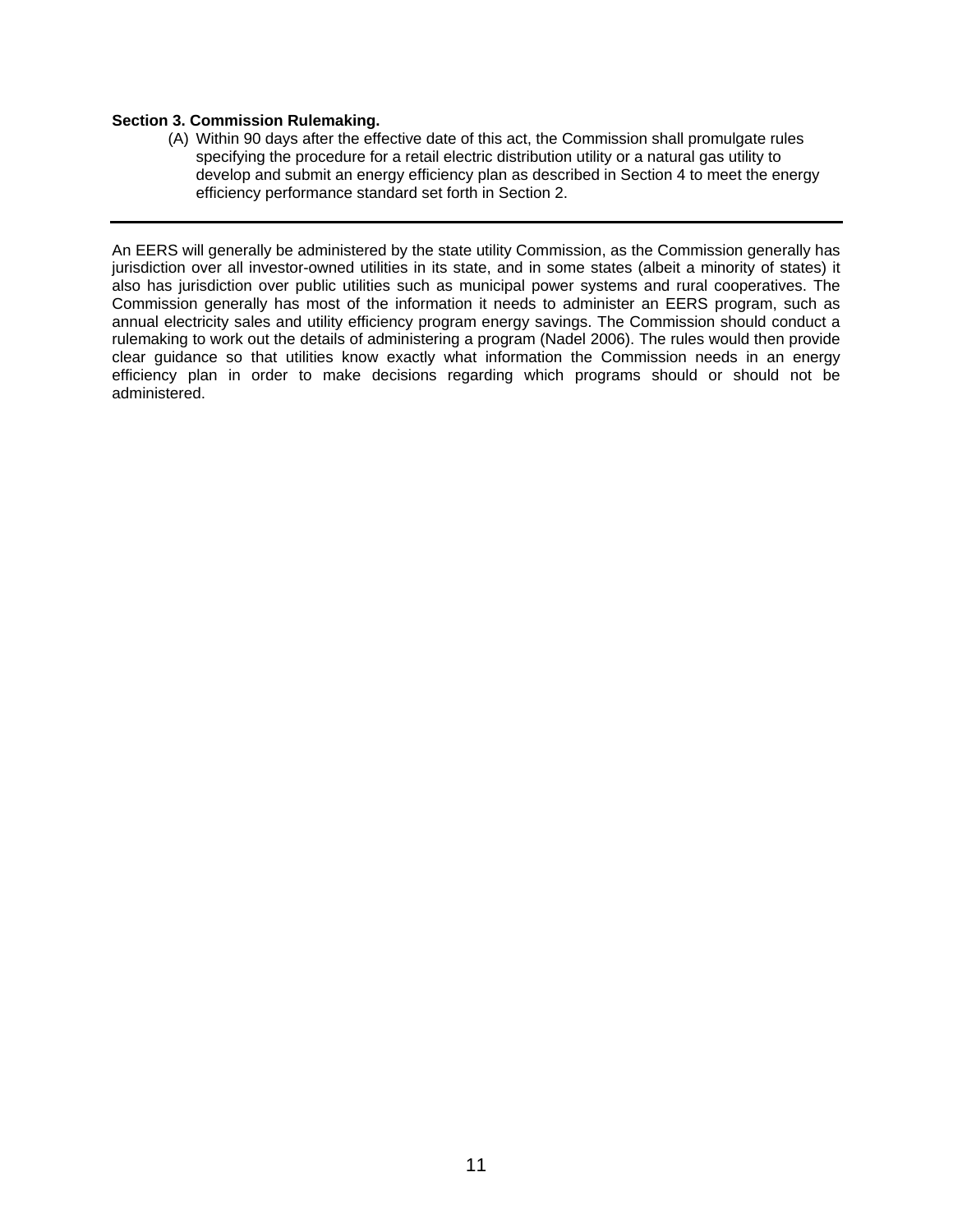#### <span id="page-11-0"></span>**Section 4. Energy Efficiency Plan.**

- (A) An energy efficiency plan shall do all of the following:
	- (1) Propose a set of energy efficiency programs, including peak demand reduction programs, that include offerings for each customer class, including low-income residential. The Commission shall allow providers flexibility to tailor the relative amount of effort devoted to each customer class based on the specific characteristics of their service territory.
	- (2) Specify necessary funding levels for proposed energy efficiency programs.
	- (3) Describe how energy efficiency costs will be recovered, as provided in Section 7.
	- (4) Seek, to the extent feasible and reasonable, that charges collected from a particular customer rate class are spent on energy efficiency programs for that rate class.
	- (5) Demonstrate that the proposed energy efficiency programs and funding are sufficient to ensure the achievement of applicable energy efficiency performance standards under Section 2.
	- (6) Demonstrate that the utility's energy efficiency programs will collectively be costeffective, using the Total Resource Cost Test provided in Section 1.
	- (7) Provide for the practical and effective administration of the proposed energy efficiency programs. The Commission shall allow utilities flexibility in designing their energy efficiency programs and administrative approach. A utility's energy efficiency programs or any part thereof, may be administered, at the utility's option, by the utility, alone or jointly with other utilities, by a state agency, or by an appropriate, experienced organization selected after a competitive bid process.
	- (8) Include a process for measurement and verification of incremental energy savings from each energy efficiency program pursuant to Section 5. All such evaluations shall be subject to public review and Commission oversight.
	- (9) Allow for the coordination of energy efficiency programs with the energy efficiency programs of other utilities under the direction of the Commission pursuant to subsection  $(E)$ .
- (B) An energy efficiency plan may provide for the utility to facilitate third-party loans to customers to finance energy efficiency measures.
- (C) Within 90 days after the effective date of this act and biennially thereafter, a retail electric distribution or natural gas utility shall file an energy efficiency plan with the Commission.
- (D) Within 90 days of receiving an energy efficiency plan from a utility and after an opportunity for public comment, the Commission shall approve, approve with changes consented to by the utility, or reject the plan.
	- (1) If the Commission rejects the plan the Commission shall state the reasons for its action.
	- (2) Within 30 days after the Commission rejects a plan, the utility shall submit a revised plan that addresses the reasons for rejection cited by the Commission.
	- (3) Within 30 days after receiving a revised plan and after an opportunity for public comment, the Commission shall approve, approve with changes consented to by the utility, or reject the revised plan. If the Commission rejects the revised plan, the Commission shall state the reasons for the rejection.
	- (4) Any delay caused by the failure of a utility to file an acceptable revised plan under sub-paragraph (2) shall not be used as a reason to avoid penalties under Section 10.
	- (5) The procedure for rejected plans shall be repeated until a revised plan is approved or approved with changes consented to by the utility. The Commission's action under this subsection does not affect the applicability of the requirements of Section 2 or Section 10.
- (E) The Commission may coordinate energy efficiency programs among consenting utilities where feasible, if doing so would help to maximize energy savings on a statewide basis. However, money spent by a utility to comply with this act shall only be used to fund energy efficiency programs that provide services in that utility's service territory.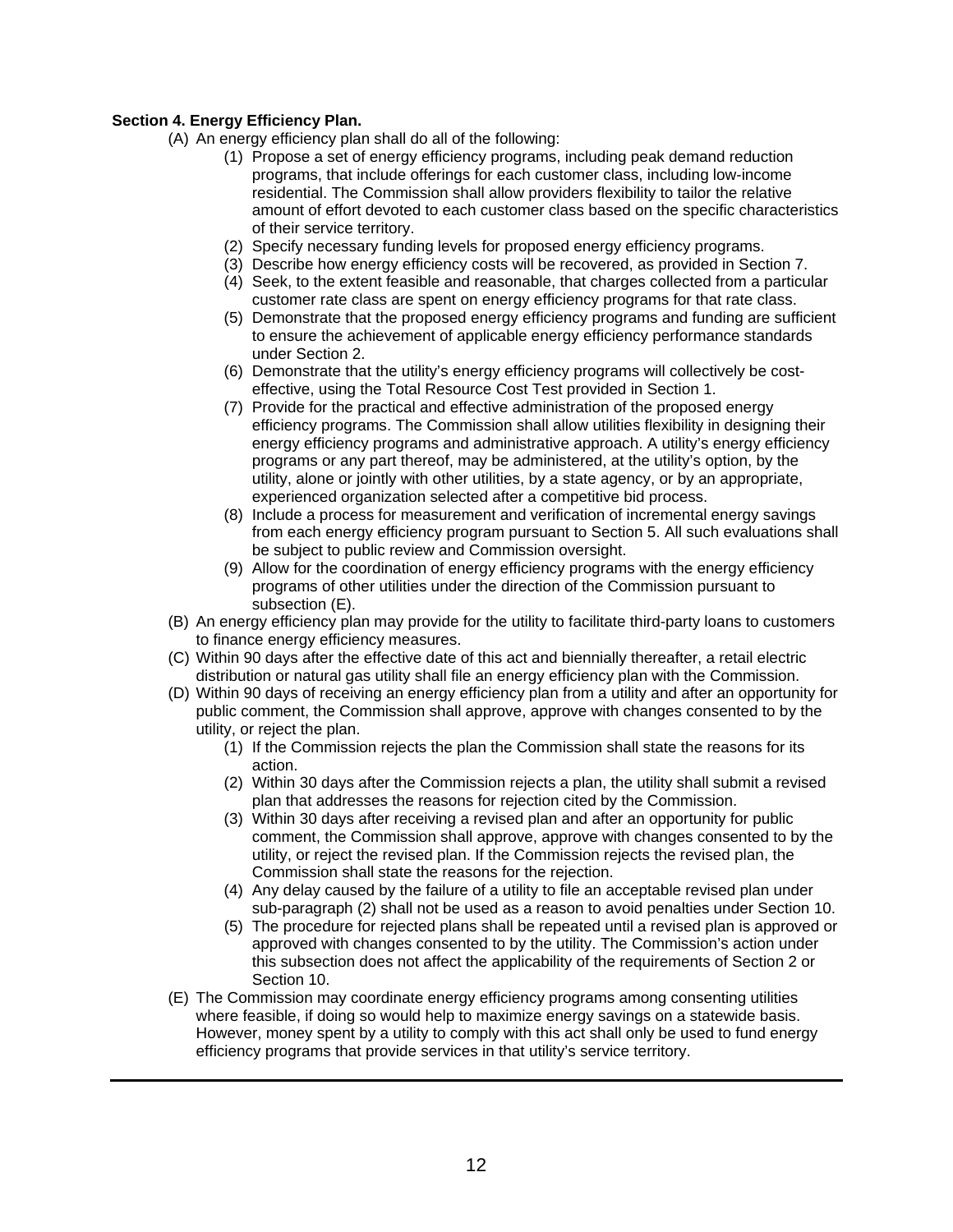Submitting an energy efficiency plan to the Commission helps ensure that the public has the opportunity to participate in the program planning process and ensure that programs produce actual benefits. It is important for utilities to provide the Commission with program spending and savings data on a programmatic basis so that the Commission, upon review, has a baseline level of information for comparison purposes.

As part of any energy efficiency plan portfolio, it is essential that programs targeted toward low-income customers are included as energy costs tend to be a disproportionately large percentage of these customers' incomes. Moreover, studies have shown that these programs successfully reduce energy use and costs for low- and limited-income households while at the same time improving the quality of life for low-income citizens, and upgrading the buildings they occupy. Beyond these very real and direct benefits associated with improved energy efficiency, these programs yield numerous other benefits to household occupants, the community and utility services providers. Low-income energy efficiency programs can be done under a variety of structures and they can span a wide scope in terms of the size of the program and the types of services provided, from audit programs offered by small cooperative utilities to statewide programs with multiple program partners offering comprehensive energy services (York et al. 2005).

Because of their particular focus on the special needs of disadvantaged households, low-income energy efficiency programs are generally not held to the same cost-effectiveness criteria as utility energy efficiency "resource" programs (i.e., they are not judged with a strict TRC test). Although specific lowincome programs may not individually be cost-effective, the entire portfolio of programs proposed by the utility should, as a whole, be cost-effective. As such, more typically, the focus is on the magnitude of utility bill savings to participating customers, rather than the utility system avoided production costs. Also, low-income programs often include broader "non-energy benefits" such as lowered credit and collection costs and avoided bad debt for the utility, and improved health and safety for customers (York et al. 2005).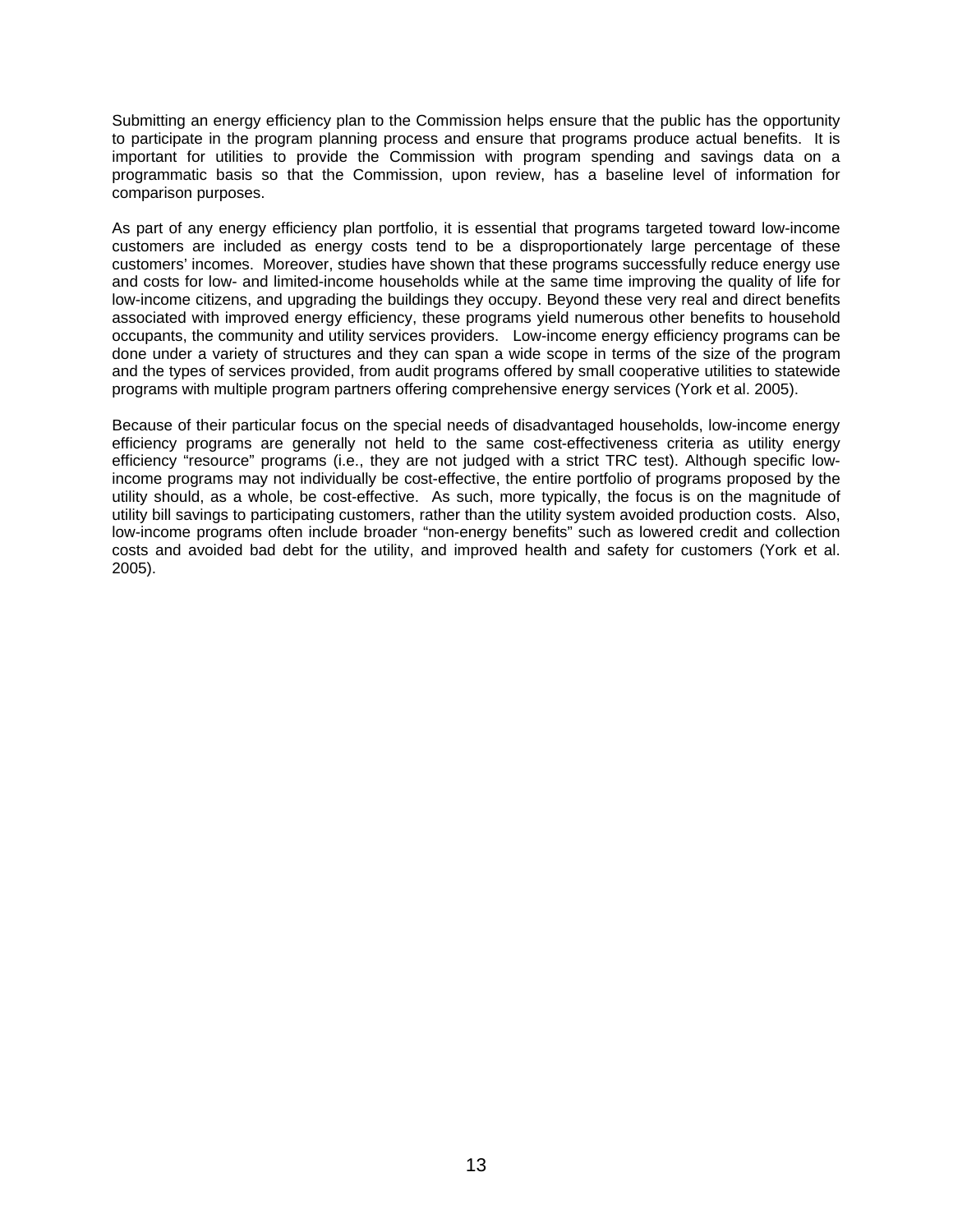#### <span id="page-13-0"></span>**Section 5. Measurement and Verification.**

- (A) Within 180 days after the effective date of this act, the Commission shall promulgate rules regarding measurement and verification of electricity and natural gas savings under this section, including —
	- (1) Procedures and standards for defining and measuring eligible electricity savings and natural gas savings which shall —
		- (a) specify the types of eligible energy efficiency and energy conservation measures;
		- (b) require that energy consumption estimates for customer facilities or portions of facilities in the applicable base and post-participation time periods used for estimating savings be adjusted, as appropriate, to account for changes in weather, level of production, and building area;
		- (c) account for the useful life of electricity and natural gas saving measures;
		- (d) allow for the use of deemed savings values, where justified, for specific, commonly-used efficiency measures;
		- (e) allow for savings from a program to be estimated based on a statistical sample of participating customers and extrapolated to all participating customers; and
		- (f) exclude savings that  $-$ 
			- (i) are not properly attributable to measures carried out by the entity seeking the credit for such savings (or a designated agent of the entity); or
			- (ii) have already been credited under this section to another entity or to the same entity; and
	- (2) Procedures and standards for third-party verification of reported electricity savings or natural gas savings.

Monitoring and verification is an important part of an EERS program. Monitoring and verification help ensure that savings targets are met and provide information on program accomplishments. They also provide the necessary credibility, transparency, and consistency needed to use energy efficiency as a resource to help meet economic, environmental, and energy system goals (Nadel 2006).

Evaluation, measurement and verification procedures are typically determined by the state utilities Commission. Estimated savings should be adjusted for changes in weather, production levels and changes in building floor area to ensure that savings are attributable to energy efficiency measures. For CHP savings, for example, the energy usage can be read from a meter on the system. Based on data from the power pool, a formula can be used to determine the annual energy savings relative to buying power from the local utility. For programs aimed at commercial and residential customers, savings can be estimated by taking a sampling of participants, determining the energy savings that are attributed to a certain program through billing analysis, extrapolating those estimated savings to all participants and then comparing the energy use of participants versus non-participants (which provide the business-as-usual baseline). Savings should be documented on a program-by-program basis. Energy savings are reported to the state utilities Commission, which reviews the reported savings and makes revisions if deemed necessary (ACEEE 2009).

In Texas, for example, utilities pay incentives to commercial and industrial project sponsors for certain measures installed in new or retrofit applications. Typical projects include chillers, lighting, and industrial process retrofits. For residential and small commercial programs they provide incentives for installation of a wide range of measures that reduce system peak demand, energy consumption and energy costs. In Texas, utilities pay incentives to Energy Efficiency Service Providers and customers with incentives based on deemed energy savings when available. Deemed savings estimates are predetermined, validated estimates of energy and peak demand savings attributable to specific common energy efficiency measures. These estimates are periodically updated. Otherwise, the Energy Efficiency Service Providers and utilities must follow the measurement and verification protocol adopted by the Public Utilities Commission of Texas. In this case, the incentives are based upon verified peak demand or energy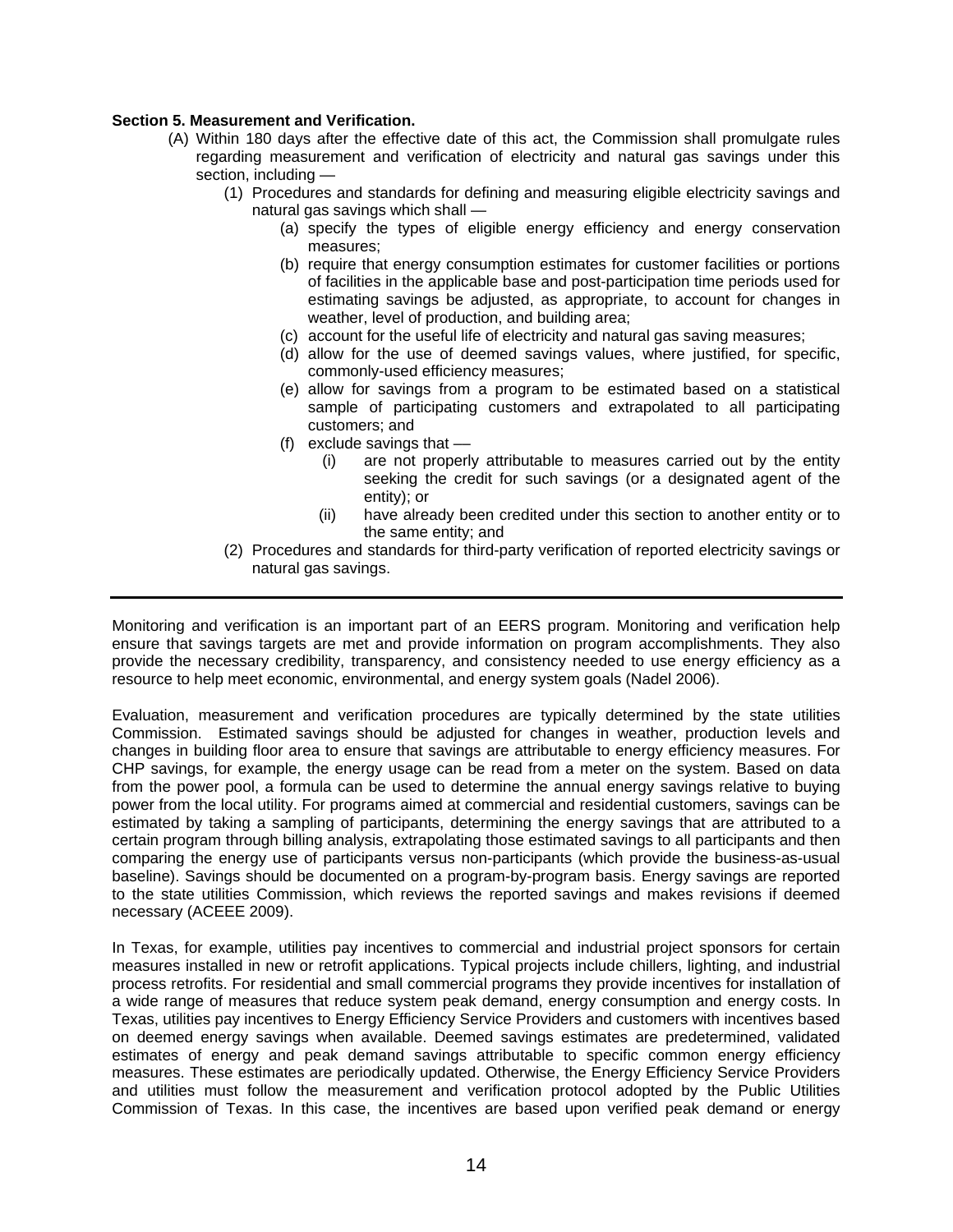savings using the International Performance Measurement and Verification Protocol. The Commission hires an independent evaluation expert to help with review of program evaluation reports (ACEEE 2009).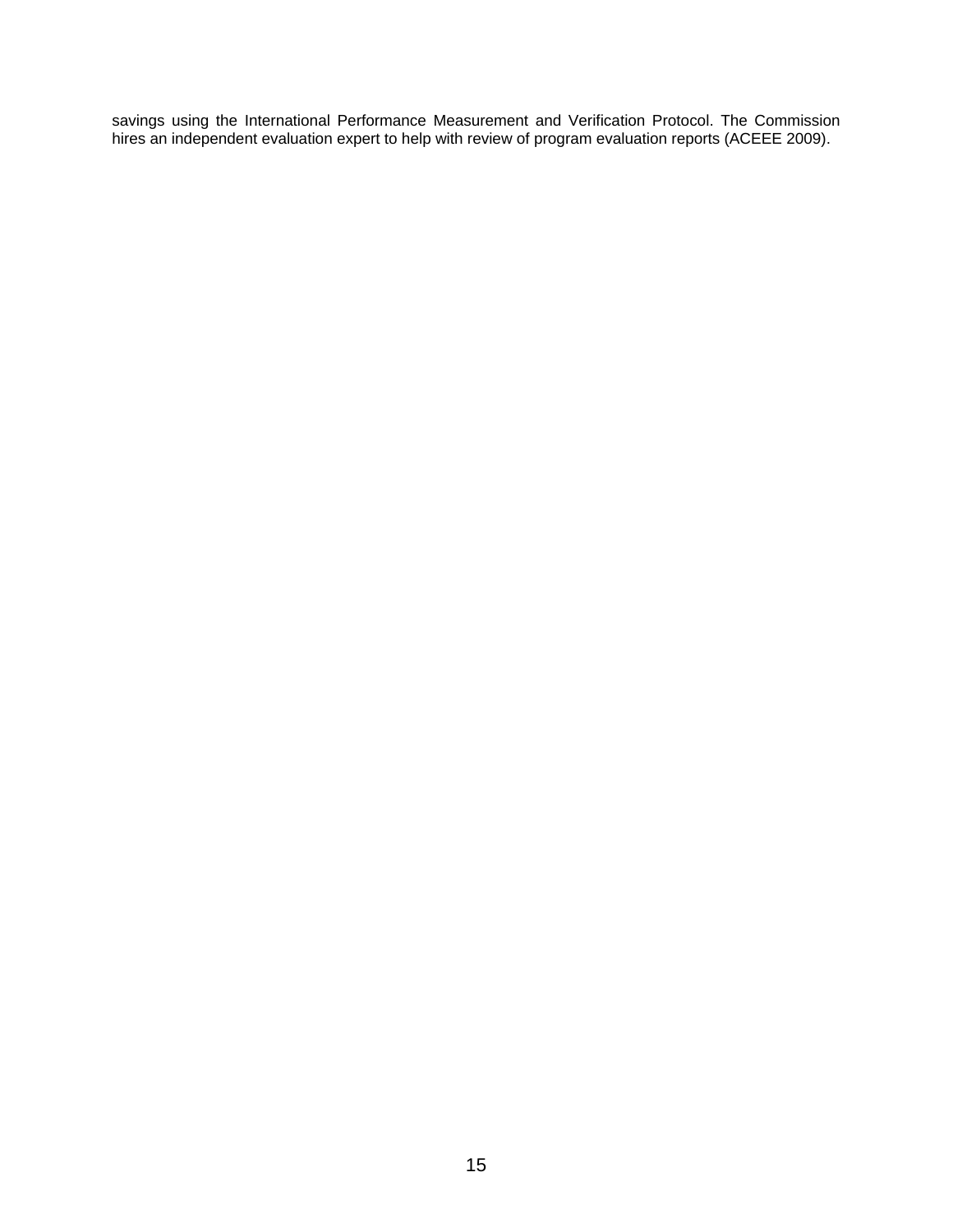#### <span id="page-15-0"></span>**Section 6. Reporting.**

- (A) By a time determined by the Commission, each utility shall submit to the Commission an annual report that provides information relating to the actions taken by the utility to comply with the energy efficiency performance standards under Section 2. By that same time, a municipally-owned utility shall submit a copy of the report to the governing body of the municipally-owned utility, and a cooperative utility shall submit a copy of the report to its board of directors.
- (B) An annual report under subsection (A) shall include all of the following information:
	- (1) The estimated annual electricity or natural gas savings achieved by the utility through energy efficiency programs provided during the reporting period.
	- (2) An estimate of the annual and life-cycle carbon dioxide emissions avoided by the energy efficiency programs operated during this reporting period.
	- (3) The estimated incremental peak reduction achieved through peak demand reduction programs during this reporting period.
	- (4) Expenditures made on energy efficiency and peak demand reduction programs during the reporting period and anticipated future expenditures to comply with this subsection.
	- (5) The cost-effectiveness of implemented programs.
	- (6) Any other information that the Commission determines necessary.
- (C) Concurrent with the submission of each report under subsection (A), a municipally-owned utility shall submit a summary of the report to its customers in their bills with a bill insert and to its governing body.
- (D) Concurrent with the submission of each report under subsection (A), a cooperative utility shall submit a summary of the report to its members in a periodical issued by an association of rural electric cooperatives and to its board of directors.
- (E) A municipally-owned utility or cooperative utility shall make a copy of the report available at its office and shall post a copy of the report on its website. A summary under this section shall indicate that a copy of the report is available at the office or website.
- (F) The Commission shall monitor reports submitted under subsection (A) and ensure that actions taken under this act by utilities serving customers in the same distribution territory do not create an unfair competitive advantage for any of those utilities.
- (G) In accordance with rules it shall adopt, the Commission shall produce and make publicly available an annual report containing the results of its verification of the annual levels of energy efficiency and of peak demand reductions achieved by each utility pursuant to subsection (A) of this section. A copy of the report shall be provided to the consumers' counsel and be made available on the Commission's website.
- (H) Five years after the effective date of this legislation, and every five years thereafter, the Commission shall produce a report that includes all of the following information:
	- (1) A summary of data collected under this section, including the required annual reports.
	- (2) The status of energy efficiency in this state.
	- (3) For the total portfolio of energy efficiency programs, a comparison of the cost of the energy efficiency and the cost of electricity from a new conventional coal-fired electric generating facility and a new combined-cycle natural gas generating facility .
	- (4) A discussion regarding how the Commission is fulfilling the requirements of subsection (F).
	- (5) An evaluation of whether this Act has been cost-effective.
	- (6) A description of the impact of this Act on employment in this state. The Commission shall consult with other appropriate agencies of the department of labor and economic growth in the development of this information.
	- (7) Any recommendations the Commission may have concerning amendments to this subpart, including changes in the performance standard percentage limits under Section 2.

Energy savings and program spending should be documented on a program-by-program basis. This information should be reported to the state utilities Commission, which reviews the reported savings and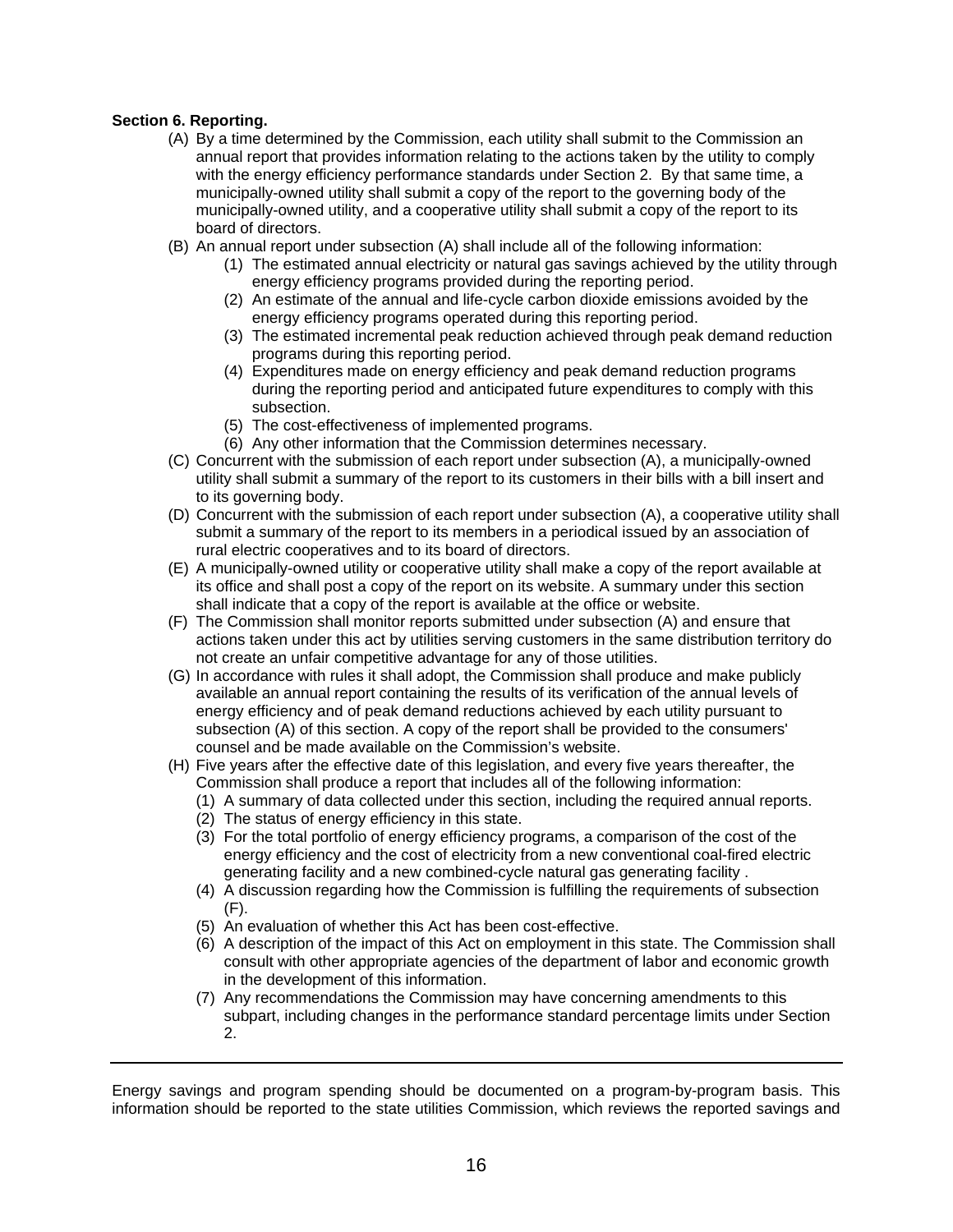makes revisions if deemed necessary. It may also be useful to have an independent, third-party verification of the savings to ensure transparency and accuracy in the reporting. Such a verification process would be similar to an auditor reviewing the utility for tax purposes; however this review would evaluate energy savings.

Reporting allows the Commission to determine whether savings targets are met. If the Commission does not know whether a utility has met the required energy savings, it will not be able to assess performance incentives, if available, or penalties, if applicable. Reporting on a programmatic basis also allows the utility and the Commission to evaluate the performance of specific energy efficiency programs. The portfolio of programs can then be altered to eliminate programs that are not achieving the anticipated results and to expand funding for those programs that are operating successfully.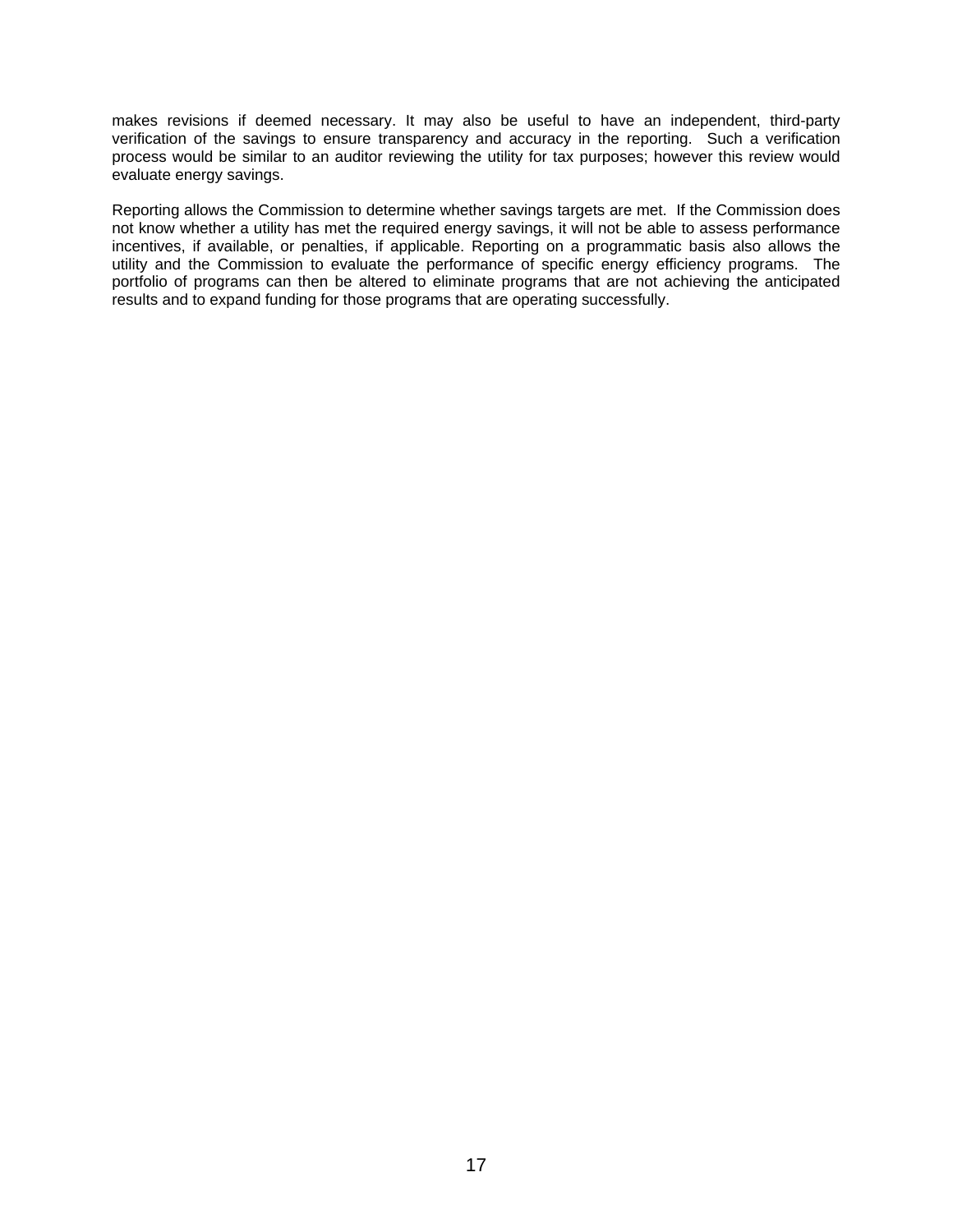#### <span id="page-17-0"></span>**Section 7. Cost Recovery.**

- (A) The Commission shall allow a utility that undertakes approved energy efficiency programs to recover the actual costs of implementing the programs. Costs exceeding the overall funding levels specified in the energy efficiency plan may be recovered as long as those costs are prudent and reasonable.
	- (1) Costs shall be recovered from all classes of customers by volumetric charges applied to utility bills.
	- (2) Upon petition by a utility and after an opportunity for public comment and hearing, the Commission may authorize the utility to capitalize certain costs of implementing approved energy efficiency programs.
	- (3) To the extent feasible, charges collected from a particular customer rate class shall be devoted to energy efficiency programs and services for that rate class. However, the established funding level for low-income residential programs shall be provided from each customer rate class in proportion to that customer rate class's funding of the utility's total energy efficiency programs.
	- (4) Charges shall be applied to distribution customers regardless of the source of their electricity or natural gas supply.

One of the most problematic barriers to overcome when considering the implementation of utility energy efficiency or demand-side management (DSM) programs is that of financial risk. States have found several regulatory mechanisms to encourage development of utility DSM programs, including provisions to recover costs and create financial incentives (Section 8).

Cost Recovery is a process whereby a utility is able to recover, through rates, the costs of implementing DSM programs. These costs can include staff costs, expenses, consultants, and rebates. Costs can either be "expensed" in the year they were spent or "capitalized" over a period of time. All utilities with DSM programs receive cost-recovery of some type. Typically costs can be recovered as long as they are "just and reasonable" (Kushler et al. 2006, Nadel 2006).

The mechanism by which a utility recovers the cost of energy efficiency programs generally differs from state to state. Utilities usually recover program costs in one of three ways: though rates, tariff riders, or system benefits charges or a combination of mechanisms (e.g., combining a public benefits charge with the ability to recover program costs in rates) (Kushler et al. 2006).

ACEEE research has found that program cost recovery is a minimum threshold for utility-sector customer energy efficiency programs to be funded and delivered. Utilities or other program administrators cannot be expected to operate "serious" programs without adequate funding and assurance that program costs can be recovered, whether via rates, tariff riders, or system benefits charges, thus this is an integral element for any state developing an EERS (Kushler et al. 2006).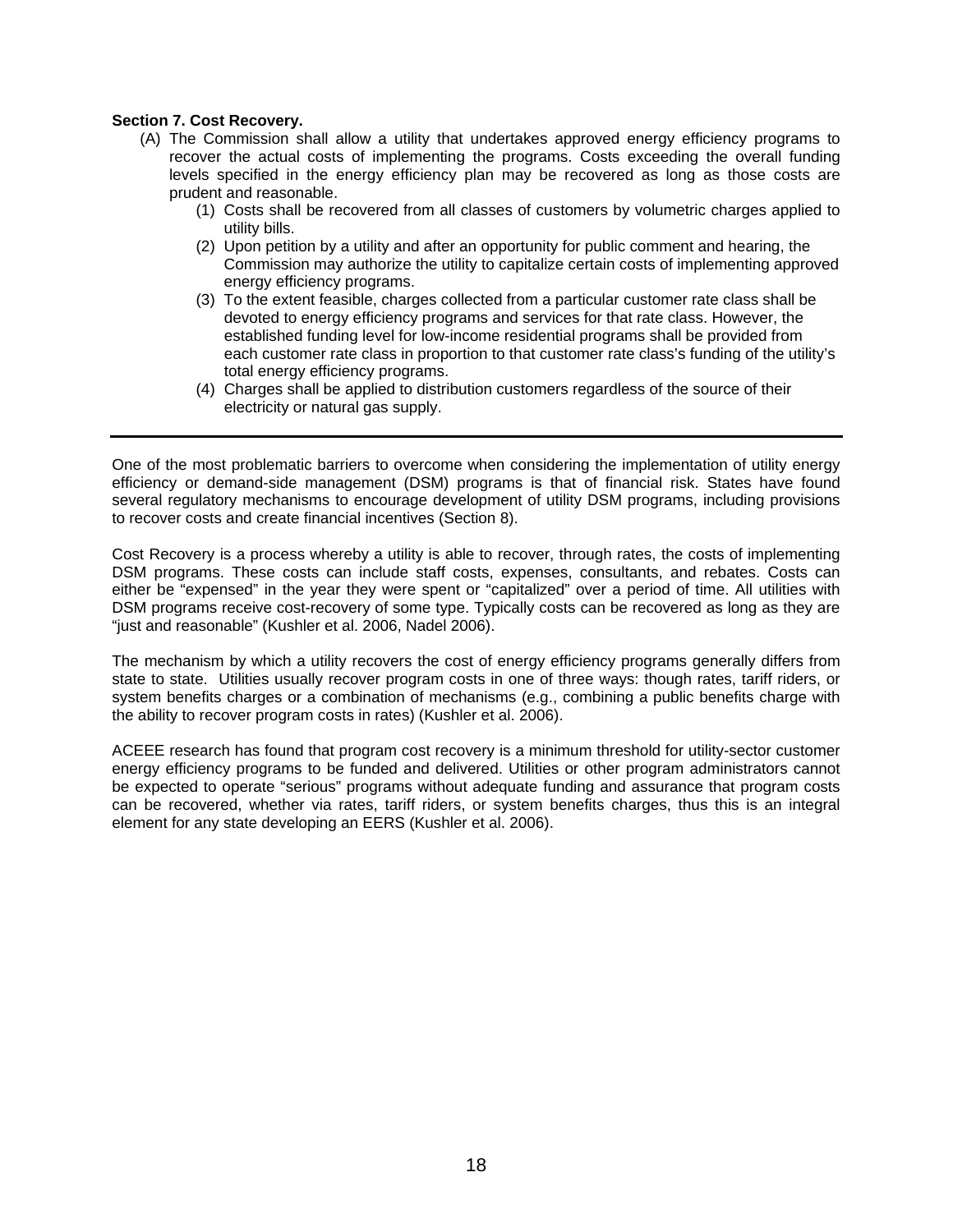#### <span id="page-18-0"></span>**Section 8. Financial Incentives.**

(A) Within 90 days after approval of initial plans, the Commission shall promulgate rules regarding the ability of a utility to earn a financial incentive, on an annual basis, for exceeding the energy efficiency performance standard under Section 2.

Financial incentives are bottom-line profits for program administrators based on performance, meaning that administrators reach or exceed the savings targets established by an EERS. Although the specific details regarding incentive levels and mechanisms are not specified in this model language, performance incentives have been widely adopted across the country—twenty-one states currently have a performance incentive mechanism, and another nine states are considering establishing incentives. In the last two years, Colorado, Kentucky, Michigan, Ohio, Oklahoma, North Carolina, Texas, South Carolina, Washington and Wisconsin have put new performance incentives in place (IEE 2009). More information on specific state-level financial incentive mechanisms can be found in ACEEE's *State Energy Efficiency Policy Database* [\(www.aceee.org/energy/state](http://www.aceee.org/energy/state)).

Performance incentives are particularly important as a tool enabling utilities to overcome financial concerns related to the cost of providing energy efficiency programs. Briefly, the three major hurdles are assuring cost recovery for the programs' direct costs, addressing the "lost revenue" disincentives of reduced customer energy use due to energy efficiency measures, and providing their shareholders with a reward for good performance in providing customers with energy efficiency programs and services (Kushler et al. 2006).

There are a variety of approaches that have been used to provide financial incentives that reward utilities for successfully reaching or exceeding program goals. These include:

- allowing utilities to earn a rate of return on energy efficiency investments equal to supply-side and other capital investments,
- providing utilities an increased rate of return either on the energy efficiency investment specifically or overall utility investments,
- providing utilities with a specific financial reward for meeting certain targets, and
- providing utilities with an incentive equal to some proportion of the overall net benefits the programs produce (i.e., "shared savings").

In some states, positive financial incentives are balanced with negative financial penalties for poor performance or refusal to implement programs. See Section 10 for more information.

As utilities and related organizations seek to increase the savings and associated benefits from energy efficiency programs, it is advantageous to address disincentives from energy efficiency improvements, as well as consider positive incentives for reaching or exceeding established targets for such programs (Kushler et al. 2006).

As an example, in Texas a utility that exceeds 100% of its goal receives a bonus of 1% of the net benefits for every 2% that the goal has been exceeded, with a maximum of 20% of the utility's program costs. Additionally, a utility that meets at least 120% of its goal with at least 10% of its savings achieved through Hard-to-Reach programs (which benefit customers with an annual household income at or below 200% of the federal poverty guidelines) can receive an additional bonus equal to 10% of the regular performance bonus (PUCT Substantive Rules).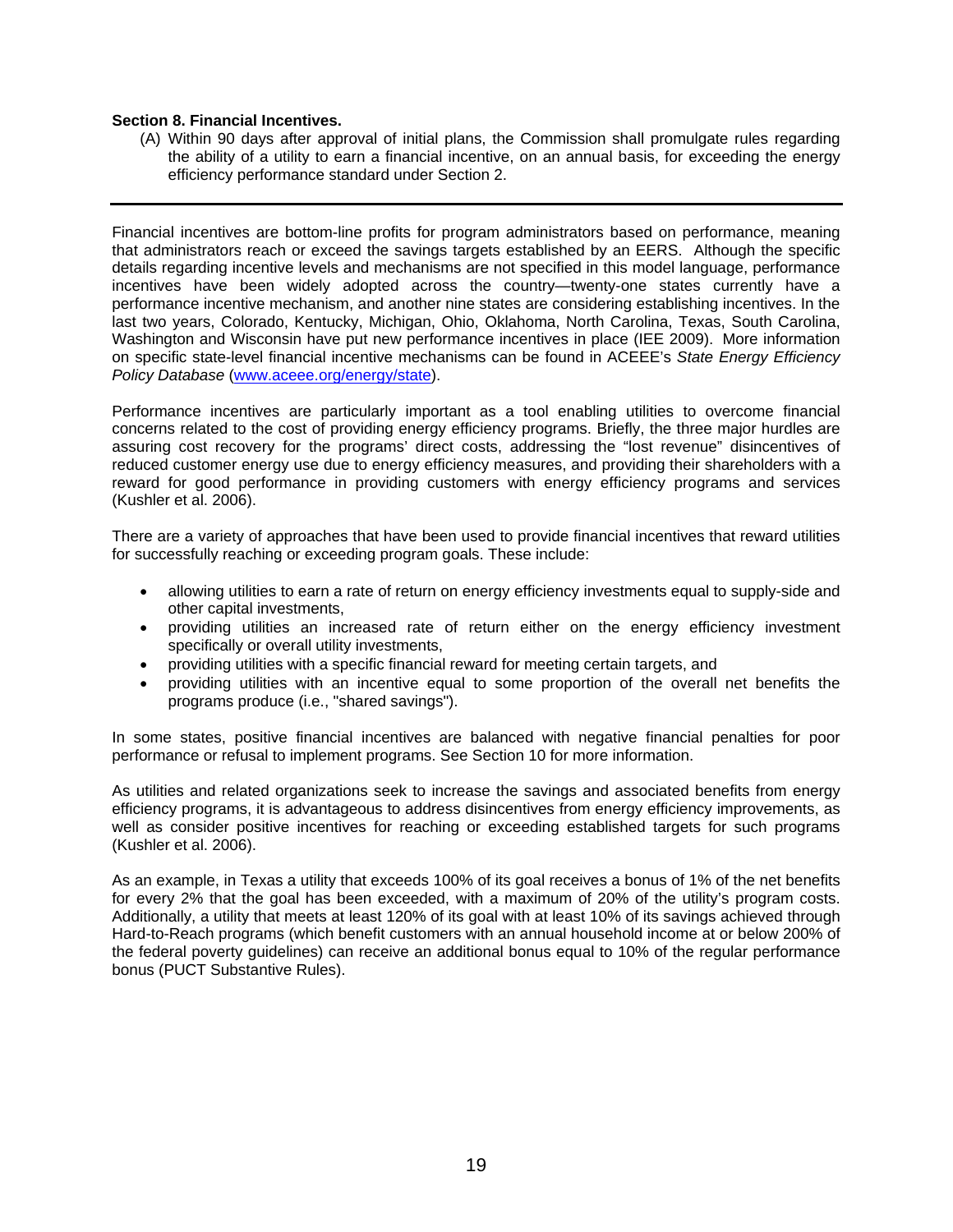#### <span id="page-19-0"></span>**Section 9. Buyout Option.**

- (A) In lieu of achieving actual savings to comply with the applicable performance standard under Section 2, a retail electric distribution or natural gas utility may pay each year to the [[*energy efficiency fund*]] created [[*in Section 11*]] by not later than a time determined by the Commission a buyout fee in an amount equal to, as adjusted for inflation in accordance with such regulations as the Commission may promulgate:
	- (1) \$0.08 per kWh otherwise required to be procured that year through energy efficiency measures by the retail electric distribution utility; or
	- (2) \$0.80 per therm otherwise required to be procured that year through energy efficiency measures by the natural gas utility.
- (B) Utility costs under this section shall be recoverable under the method identified in Section 7(A)(1).
- (C) If a utility chooses to exercise its option under paragraph (A) it shall be ineligible for any financial incentives such as those created under Sections 7 or 8.

Although a buyout option is not a common feature of existing state EERSes ACEEE recommends including it as a means of giving market players the flexibility of having a fall-back plan. Should a utility be incapable or unwilling to implement the necessary energy efficiency programs to achieve the performance standard, they can instead pay a predetermined amount per kWh or therm into an energy efficiency fund administered by the state. The energy efficiency fund will support in-state energy efficiency programs in lieu of programs administered by the utility. See Section 11 for more information. It is important to note that the cost of the buyout option must be greater than the actual cost of energy efficiency, as an incentive to implement programs rather than choosing this approach.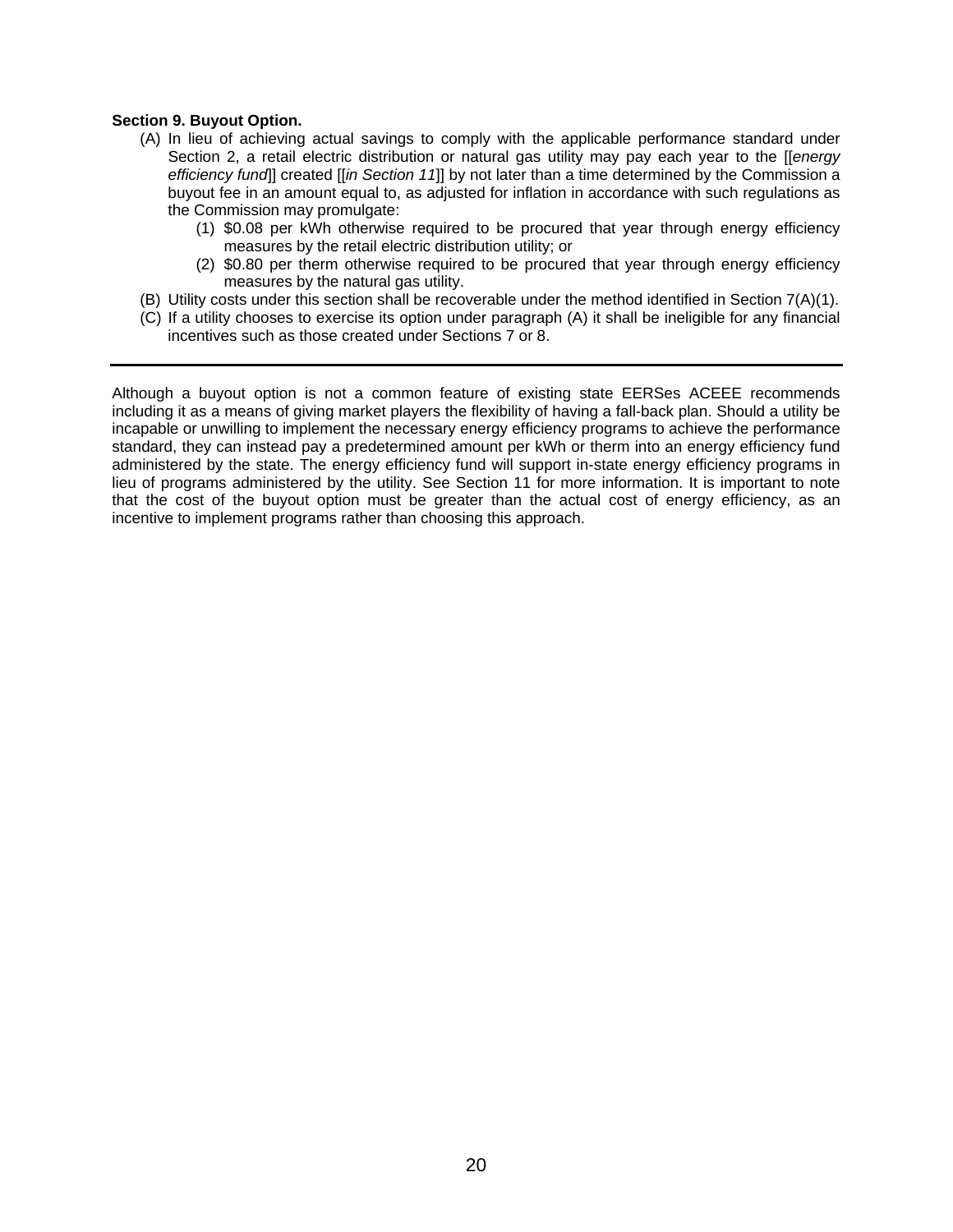#### <span id="page-20-0"></span>**Section 10. Penalties.**

- (A) If the Commission determines, after notice and opportunity for hearing, that a retail electric distribution or natural gas utility has failed to comply with an energy efficiency or peak demand reduction requirement of Section 2, the Commission shall assess against the utility a civil penalty for each such failure in an amount equal to:
	- (1) \$0.10 per kWh of undercompliance or noncompliance by the retail electric distribution utility; or
	- (2) \$1.00 per therm undercompliance or noncompliance by the natural gas utility.
	- (3) \$100 per kW of undercompliance with the peak reduction requirement
- (B) The costs of any civil penalty assessed under this subsection shall in no circumstance be recoverable by the utility from utility customers through rates, surcharges, or under any other cost recovery mechanism, including those created pursuant to Section 7.
- (C) Revenue from any civil penalty assessed under this subsection shall be deposited to the credit of the [[e*nergy efficiency fund*] created [[*in Section 11*]] for the sole purpose of reinvestment in energy efficiency programs.

ACEEE recommends that penalties be set higher than alternative compliance payments, such as the buyout option (previous section), to encourage utilities to proactively use energy efficiency programs or the alternative compliance payment and minimize penalty situations (Furrey et al. 2009).

The use of defined penalties for non-performance is not a common practice at the state level. Rather, the "penalties" seem to take the form of the potential to not earn eligible incentive amounts (Kushler et al. 2006). The use of actual penalties for noncompliance, however, acts as an enforcement mechanism, forcing utilities to either save energy (for which they can recover the cost) or to have their shareholders pay for it. This also provides some assurance that energy savings will be achieved as penalty funds are to be used for energy efficiency programs run through the state energy office or other associated agency.

Ohio uses a "forfeiture" mechanism to ensure compliance in meeting energy savings targets. For more information on Ohio's model, see ORC §4928.66(C), available at<http://codes.ohio.gov/orc/4928.66>.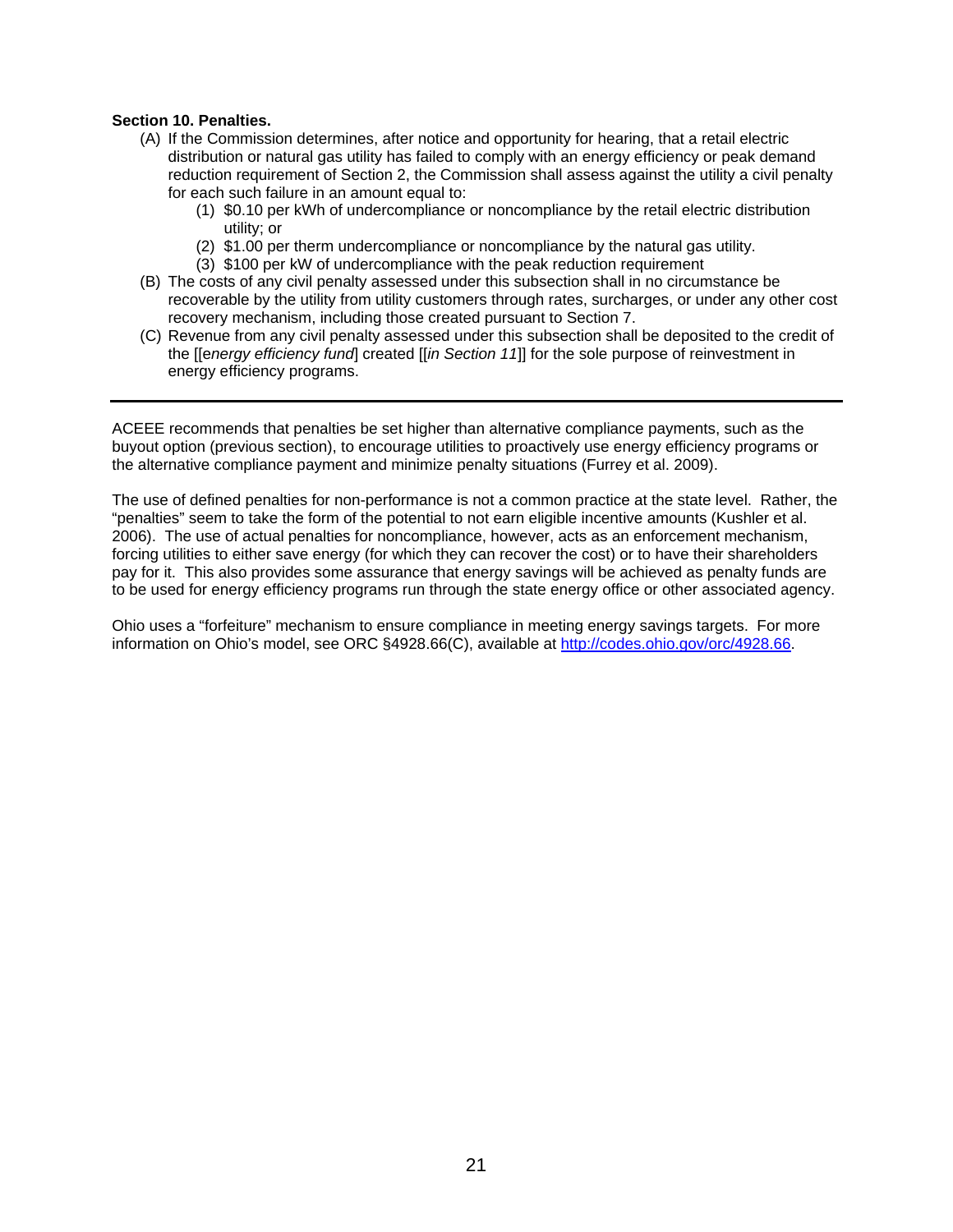#### <span id="page-21-0"></span>**Section 11. Energy Efficiency Fund.**

- (A) There is hereby established in the state treasury the [*state*] Energy Efficiency Fund, into which shall be deposited all energy efficiency revenues remitted under division (B) of this section. Revenues deposited into this fund shall be for the exclusive purposes of funding state energy efficiency programs created under [[relevant state code/act]] and paying the programs' administrative costs. Money unspent in a year shall be carried forward to be spent in the subsequent year. Interest on the fund shall be credited to the fund.
- (B) Energy efficiency revenues shall include all of the following:
	- (1) Revenues from payments, repayments, and collections under the state energy efficiency program and from program income;
	- (2) Revenues from buyout payments under Section 9;
	- (3) Revenue from civil penalties assessed under Section 10;
	- (4) Interest earnings on the energy efficiency fund.
- (C) The Commission shall select a qualified organization or agency to serve as administrator of the Energy Efficiency Fund.
- (D) The Commission shall arrange for a biennial independent audit of the Energy Efficiency Fund and administration thereof.

If a buyout option and/or penalties are utilized, it is important to create a repository for the funds that will accrue from such payments. It is also helpful to explicitly state that monies in the Energy Efficiency Fund are for the sole purpose of funding energy efficiency programs to avoid such funds going to the general state treasury.

The funds may be administered by any organization or relevant agency. If administered by a third-party organization, fund administration should be awarded through a competitive bidding process to provide transparency. A relevant agency, such as the state energy office, may also be an appropriate fund administrator as many state energy offices have practical experience operating energy efficiency programs.

A biennial independent audit of the fund is another method for providing transparency and ensuring proper fund management.

An energy optimization administrator to properly allocate funds which accrue from alternative compliance payments was created through energy efficiency legislation in Michigan and may be a useful example. For more information, see Michigan Senate Bill No. 213, Act No. 295, Public Acts of 2008, effective October 6, 2008.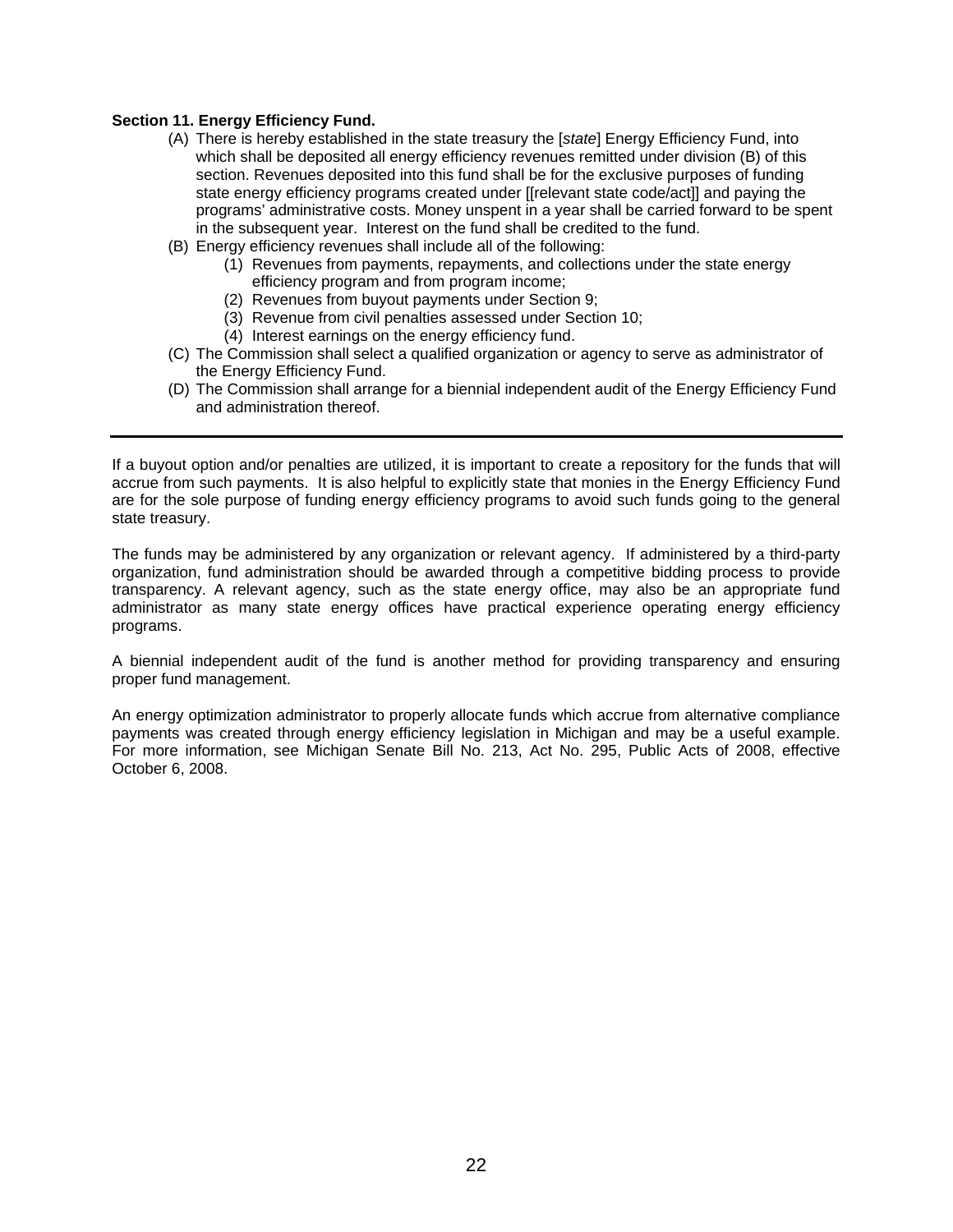### <span id="page-22-0"></span>**References**

- [ACEEE] American Council for an Energy-Efficient Economy, Summit Blue Consulting, ICF International, Synapse Energy Economics. 2008. *Energizing Virginia: Efficiency First*. ACEEE Report Number E085. Washington, D.C.: American Council for an Energy-Efficient Economy.
- \_\_\_\_. 2009. *Energy Efficiency Resource Standard: In Practice*. Available at [http://www.aceee.org/energy/national/EERSInPractice\\_detailed.pdf.](http://www.aceee.org/energy/national/EERSInPractice_detailed.pdf) Washington, D.C.: American Council for an Energy-Efficient Economy.
- Chittum, Anna, R. Neal Elliott, Dan Trombley, and Suzanne Watson. 2009. *Suggested Treatment of CHP in an EERS Context*, Presented to the Industrial Energy Technology Conference. Washington, D.C.: American Council for an Energy-Efficient Economy.
- Eldridge, Maggie, R. Neal Elliot, and Max Neubauer. 2008a. *State-Level Energy Efficiency Analysis: Goals, Methods, and Lessons Learned*. 2008 ACEEE Summer Study on Energy Efficiency in Buildings. Washington, D.C.: American Council for an Energy-Efficient Economy.
- Eldridge, Maggie, R. Neal Elliott, William Prindle, Katie Ackerly, John "Skip" Laitner, Vanessa McKinney, Steve Nadel, Max Neubauer, Alison Silverstein, Bruce Hedman, Anne Hampson, and Ken Darrow. 2008b. *Energy Efficiency: The First Fuel for a Clean Energy Future — Resources for Meeting Maryland's Electricity Needs***.** ACEEE Report E082. Washington, D.C.: American Council for an Energy-Efficient Economy.
- Elliott, R. Neal, Maggie Eldridge, Anna Shipley, John "Skip" Laitner, Steven Nadel, Philip Fairey, Robin Vieira, Jeff Sonne, Alison Silverstein, Bruce Hedman, and Ken Darrow. 2007a. *Potential for Energy Efficiency and Renewable Energy to Meet Florida's Growing Energy Demand*. ACEEE Report E072. Washington, D.C.: American Council for an Energy-Efficient Economy.
- Elliott, Neal, Maggie Eldridge, Anna Shipley, John "Skip" Laitner, Steven Nadel, Alison Silverstein, Bruce Hedman, and Mike Sloan. 2007b. *Potential for Energy Efficiency, Demand Response, and Onsite Renewable Energy to Meet Texas's Growing Electricity Needs*. ACEEE Report E073. Washington, D.C.: American Council for an Energy-Efficient Economy.
- Furrey, Laura, Steven Nadel and John "Skip" Laitner. 2009. *Laying the Foundation for Implementing A Federal Energy Efficiency Resource Standard*. Report No. E091. Washington, D.C.: American Council for an Energy-Efficient Economy.
- Geller, Howard, Sara Baldwin, Patti Case, Kevin Emerson, Therese Langer, and Sarah Wright. 2007. *Utah Energy Efficiency Strategy: Policy Options*. Boulder, Colo.: Southwest Energy Efficiency Project.
- Kushler, Martin, Dan York and Patti Witte. 2006, *Aligning Utility Interests with Energy Efficiency Objectives: A Review of Recent Efforts at Decoupling and Performance Incentives***.** Report Number U061. Washington, D.C.: American Council for an Energy-Efficient Economy.
- Laitner, John. A. "Skip," and Martin Kushler. 2007. *More Jobs and Greater Total Wage Income: The Economic Benefits of an Efficiency-Led Clean Energy Strategy to Meet Growing Electricity Needs in Michigan*. ACEEE Report E07X. Washington, D.C.: American Council for an Energy-Efficient Economy.
- Laitner, John "Skip," R. Neal Elliott and Maggie Eldridge. 2007. T*he Economic Benefits of an Energy Efficiency and Onsite Renewable Energy Strategy to Meet Growing Electricity Needs in Texas*. ACEEE Report E076. Washington, D.C.: American Council for an Energy-Efficient Economy.